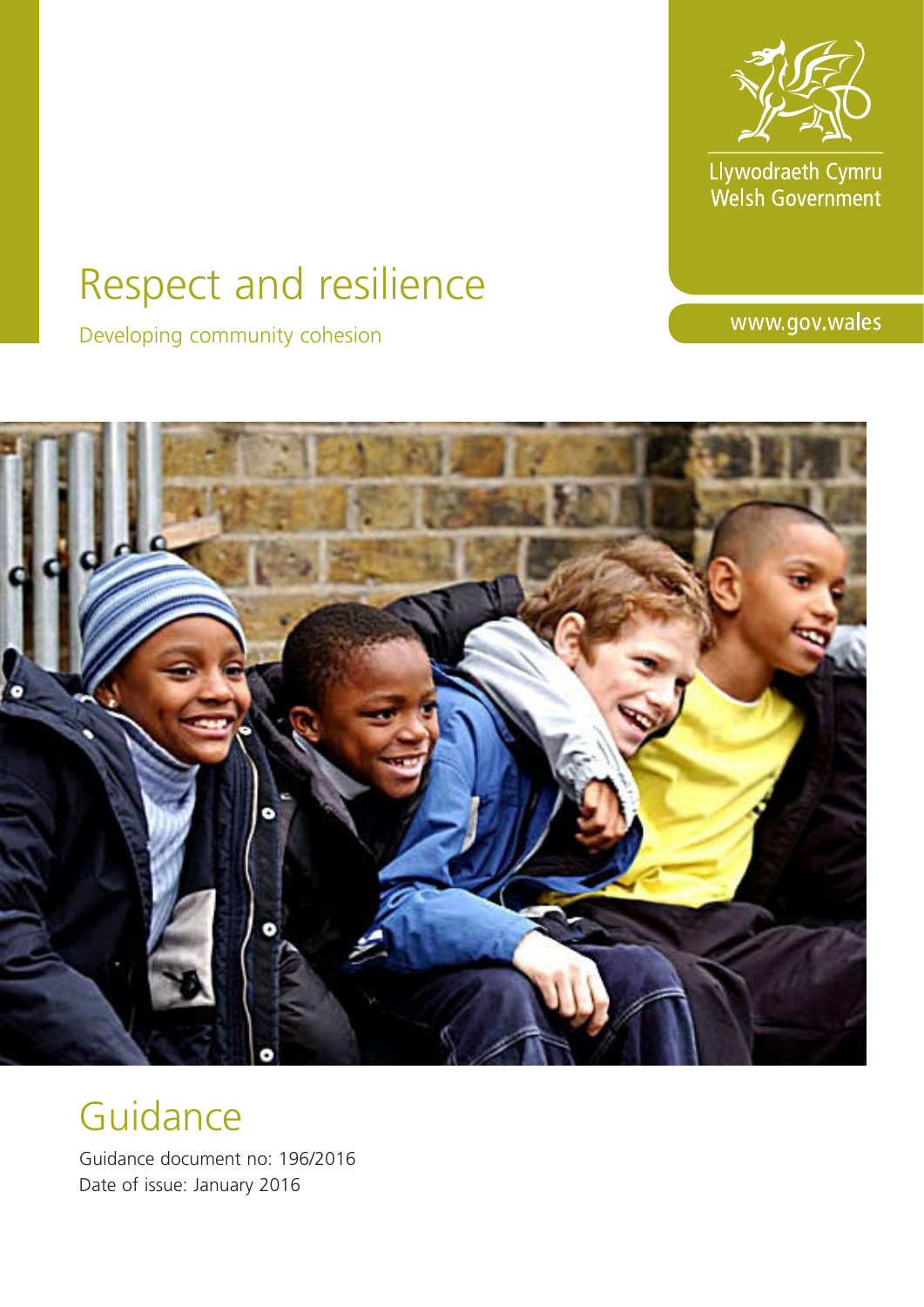# Respect and resilience – developing community cohesion

- **Audience** Local authorities; headteachers and governing bodies of maintained schools; headteachers and governing bodies of voluntary aided and foundation schools; teachers in charge of pupil referral units; childcare providers; church diocesan authorities; proprietors of independent schools; maintained and voluntary youth services; school staff unions; higher education authorities; teacher training institutions; Local Safeguarding Children Board Chairs; Community Safety Partnerships and organisations that have a lead responsibility for safeguarding children and community cohesion.
- **Overview** This is a guidance and good practice document that aims to support the development of community cohesion and preventing violent extremism in all secondary, pupil referral units, special schools and other educational settings.

In line with the revised guidance for schools in Wales (September 2015), schools in Wales directly support their local communities by providing learners with strong and positive messages to encourage mutual understanding, tolerance and respect. Schools create safe learning environments so that learners can develop understanding, awareness and resilience. Learners are free to form and embrace their own identity and beliefs, and also be able to live and learn safe from threat, risk and harm.

**Action** To take due note of the guidance and good practice in order to **required** support schools in recognition of their role in developing and supporting strategic approaches to promoting and maintaining community cohesion and preventing violent extremism.

**Further** Enquiries about this document should be directed to: **information** Schools Management and Effectiveness Division Welsh Government Cathays Park Cardiff CF10 3NQ e-mail: SMED1@wales.gsi.gov.uk

- **Additional** This document can be accessed from the Welsh Government's **copies** website at [gov.wales/learning](http://gov.wales/learning)
- **Related** *Respect and resilience, developing community cohesion a common* **documents** *understanding for schools and their communities* (2011)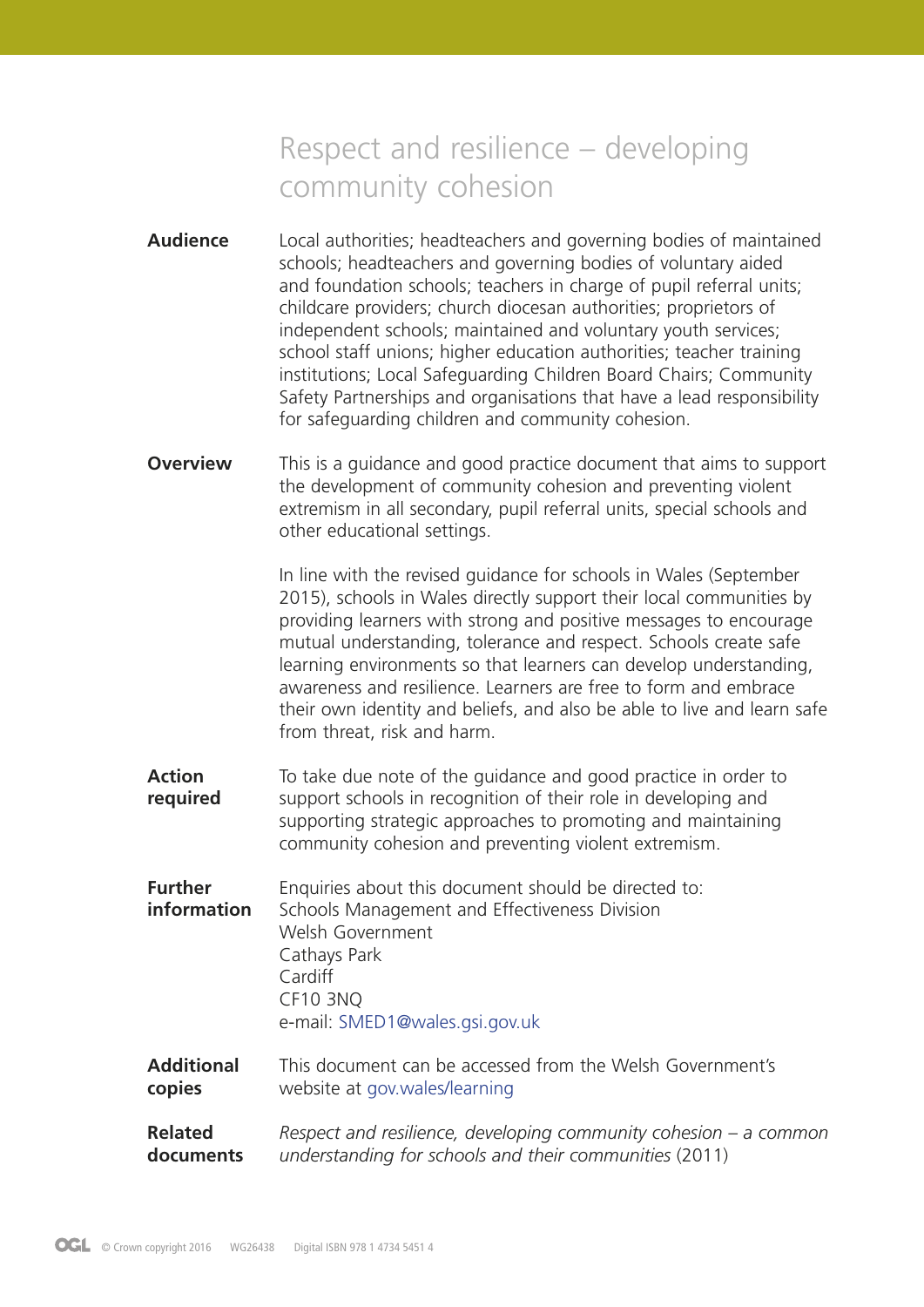# **Contents**

| 1. Introduction                                                     | $\overline{2}$ |
|---------------------------------------------------------------------|----------------|
| 2. Context                                                          | 4              |
| 3. What has changed?                                                | 5              |
| 4. Revised guidance                                                 | 8              |
| 4.1 Safeguarding                                                    | 8              |
| 4.2 Grooming – contact with recruiters                              | 9              |
| 4.3 Events, meetings and visiting speakers                          | 10             |
| 4.4 Geo-political context                                           | 11             |
| 4.5 Information and communication technology –<br>digital literacy  | 14             |
| 4.6 Community-focused schools                                       | 15             |
| 4.7 Curriculum                                                      | 16             |
| 4.8 Estyn inspection framework                                      | 17             |
| 4.9 Government strategies                                           | 18             |
| 5. Respect and resilience – guidance summary                        | 19             |
| 6. Summary of actions identified in Section 4 –<br>revised guidance | 20             |
| <b>Appendix 1: Referral process</b>                                 | 23             |
| <b>Appendix 2: References</b>                                       | 24             |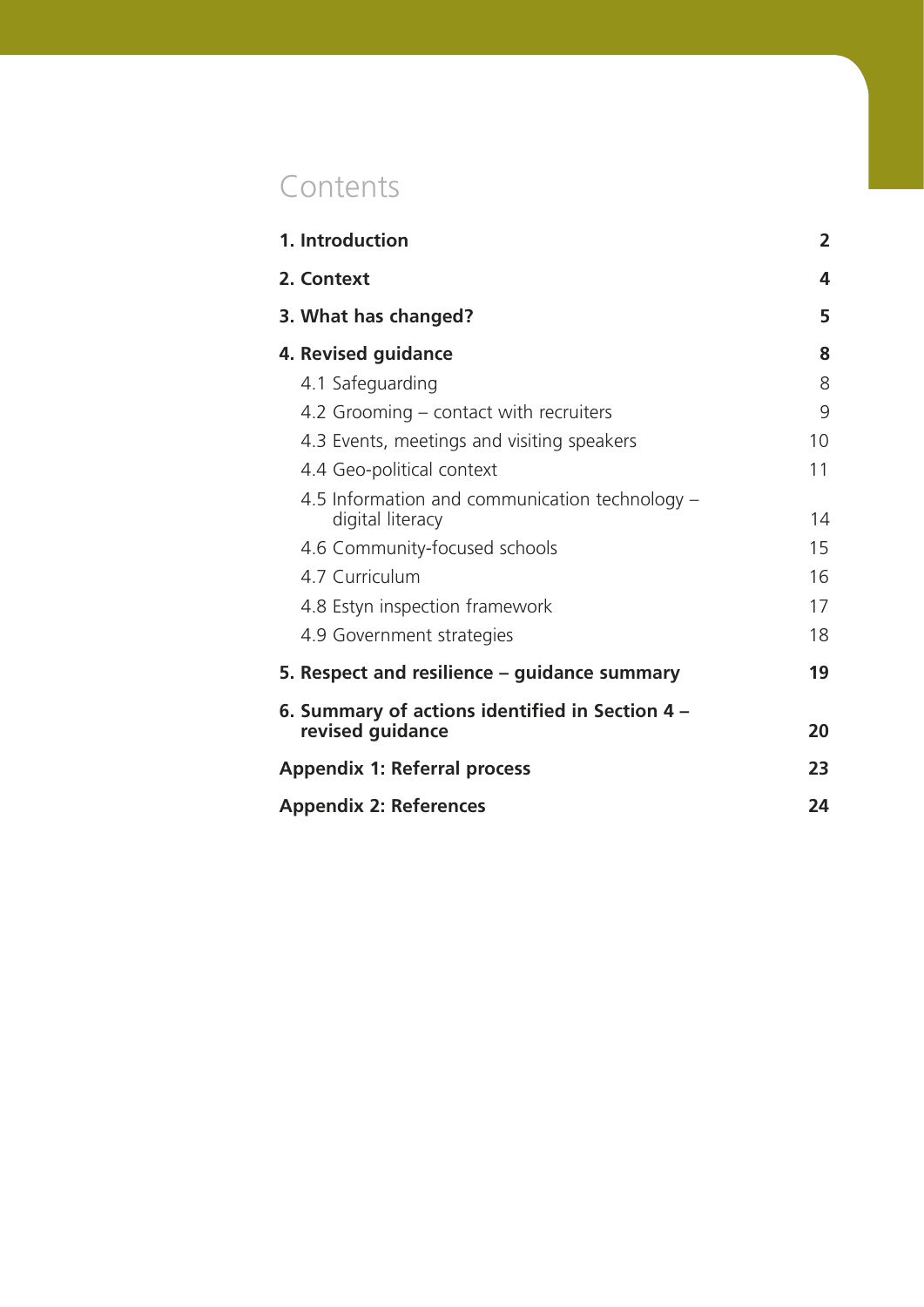# 1. Introduction

The first version of the guidance document *Respect and resilience: Developing community cohesion – a common understanding for schools and their communities* ([www.gov.wales/docs/dcells/](www.gov.wales/docs/dcells/publications/110209respecten.pdf) [publications/110209respecten.pdf\)](www.gov.wales/docs/dcells/publications/110209respecten.pdf) was published in January 2011. The purpose of the document was to support schools and their partners to develop approaches that promote and maintain community cohesion. However, a number of significant changes and developments have occurred since that date, and the implications of these are set out here in this updated document.

In order to produce this document, a full review was undertaken of the 2011 guidance document by the original author in conjunction with key partners, principally the Welsh Government, Estyn, the police and the Home Office. The key issues have been considered and this has created opportunities for assessing options for change and helped shape the revised guidance. Continued engagement with the key partners, as well as the obligations placed on the schools sector by recent legislation and the implications of events, have guided the production of this supplementary document.

The principal legislative change has been the enactment of the Counter-Terrorism and Security Act 2015 and the issuing of the *Revised Prevent Duty Guidance: for England and Wales* (July 2015) [\(www.gov.uk/government/uploads/system/uploads/attachment\\_data/](www.gov.uk/government/uploads/system/uploads/attachment_data/file/445977/3799_Revised_Prevent_Duty_Guidance__England_Wales_V2-Interactive.pdf) file/445977/3799 Revised Prevent Duty Guidance England Wales [V2-Interactive.pdf](www.gov.uk/government/uploads/system/uploads/attachment_data/file/445977/3799_Revised_Prevent_Duty_Guidance__England_Wales_V2-Interactive.pdf)).

This document sets out the requirements for a range of institutions, including all schools in Wales, focusing on the assessment of risk, staff training, learner support, policies, monitoring and enforcement.

It also sets out definitions of common terms like extremism:

 Vocal or active opposition to fundamental British values, including democracy, the rule of law, individual liberty and mutual respect and tolerance of different faiths and beliefs. We also include in our definition of extremism calls for the death of members of our armed forces, whether in this country or overseas.<sup>1</sup>

The sections of the Act relating to schools have become a duty as from **1 July 2015**.

<sup>&</sup>lt;sup>1</sup> Revised Prevent Duty Guidance: for England and Wales, Glossary of terms (page 27)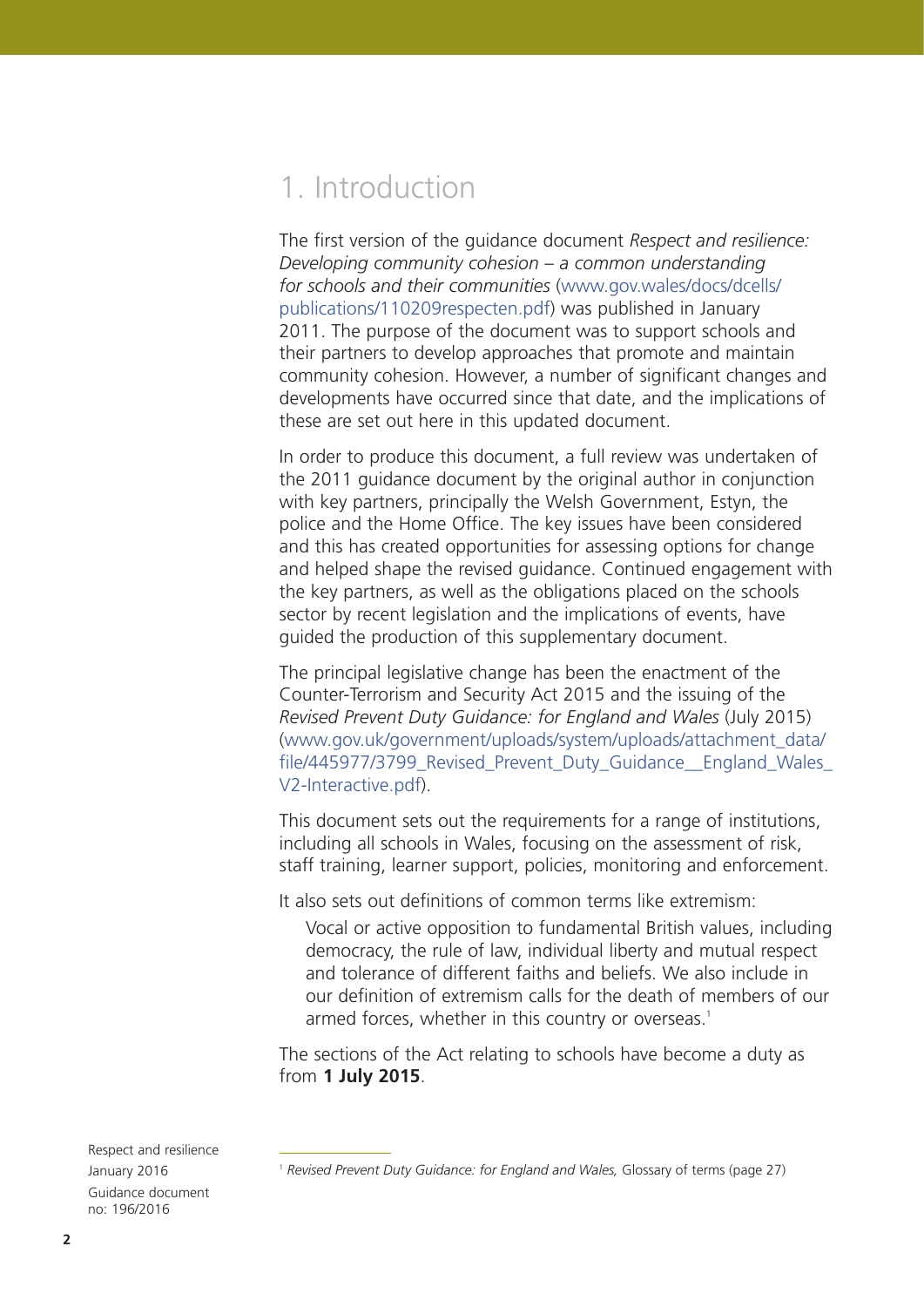This revised *Respect and resilience* guidance document aims to provide information for all schools, including the signposting to external resources, advice and support via established referral processes, regarding the causes of violent extremism and preventative measures that can be taken.

Accompanying this supplementary document is an updated self-assessment tool<sup>2</sup> which enables schools to assess their levels of compliance with best practice in the creation of a safe learning community. This has been based on a self-assessment tool developed and trialed by a significant number of Wales' further education institutions (FEIs), and will enable schools to assess their compliance with their statutory obligations, and their preparedness to meet the challenges arising from the threat of extremism in a variety of forms.

<sup>&</sup>lt;sup>2</sup> [www.gov.wales/topics/educationandskills/publications/guidance/respect-and-resilience-](www.gov.wales/topics/educationandskills/publications/guidance/respect-and-resilience-2015/?lang=en)[2015/?lang=en](www.gov.wales/topics/educationandskills/publications/guidance/respect-and-resilience-2015/?lang=en)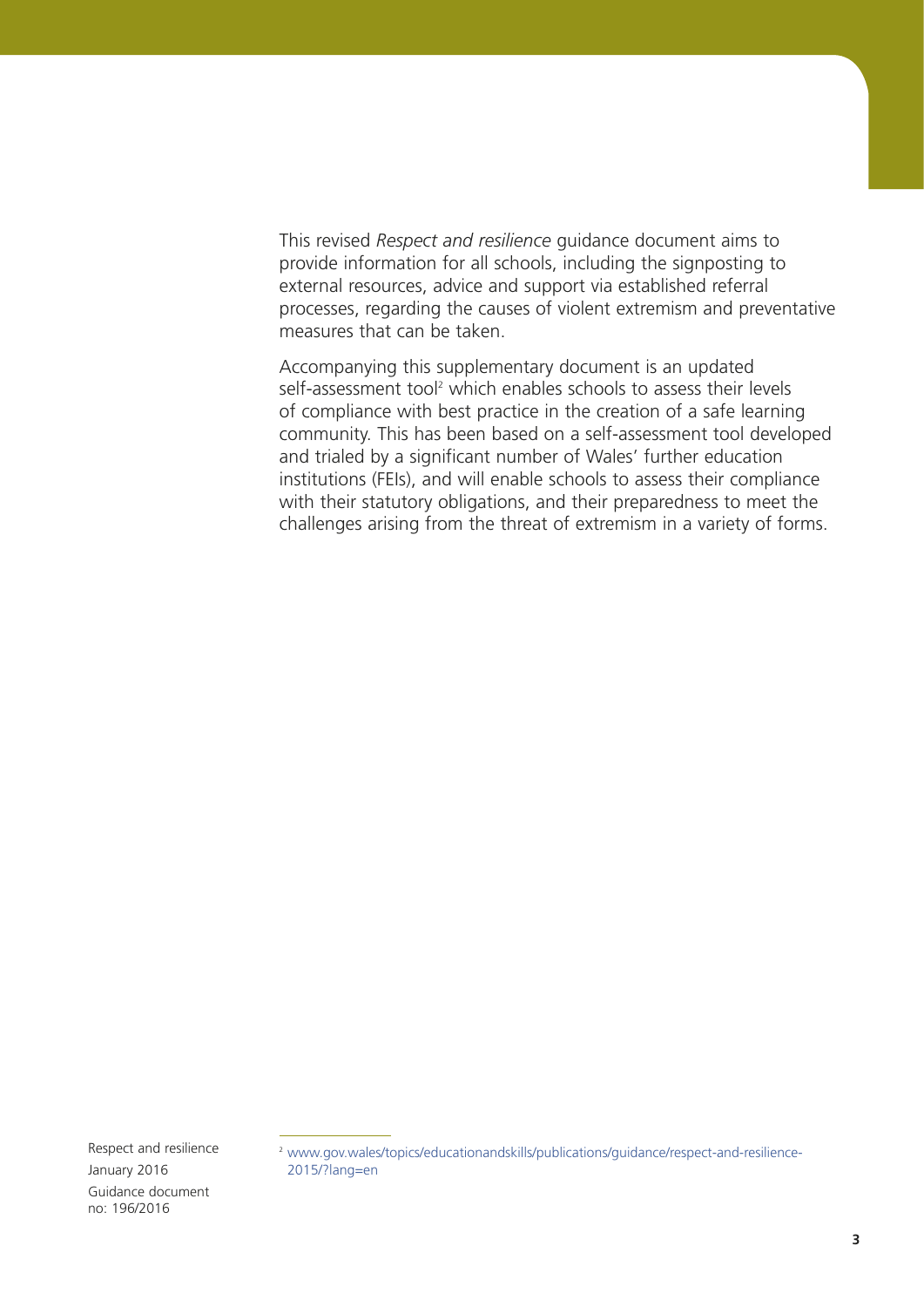# 2. Context

At the time of the publication of the 2011 document, this area of activity was closely aligned with the work going on in the Welsh Government and local authorities throughout Wales to strengthen community cohesion. It has been recognised that this is a necessary but not sufficient condition for the welfare of our learners in our schools, colleges and universities. There is now greater emphasis on ensuring that there is a clear and close focus on safeguarding in learning communities in all sectors of education. That change is one of the principal drivers of the collaborative activity to produce this revised document, and to ensure its dissemination and implementation. The duties placed on the education service to keep learners safe is provided in the guidance document *Keeping learners safe* [\(www.gov.wales/topics/educationandskills/publications/](www.gov.wales/topics/educationandskills/publications/guidance/keeping-learners-safe/?lang=en) [guidance/keeping-learners-safe/?lang=en\)](www.gov.wales/topics/educationandskills/publications/guidance/keeping-learners-safe/?lang=en).

At a time where terrorist threats are often in the news, and friends and foes alike may come under suspicion and surveillance, there is a real need to assess the question of balance. On the one hand it is important to allow learners the freedom to be different, to be experimental, to have strong views and to have challenging ideas. On the other hand, it is equally important to keep learners safe from all forms of abuse and neglect, including exploitation, bullying, grooming, radicalisation, violent extremism, harassment, hate crime and violence.

Schools in Wales provide a highly inclusive and comprehensive learning environment. They take pride in their diversity and social inclusion. They also place great importance on pastoral care and safeguarding of learners of all ages.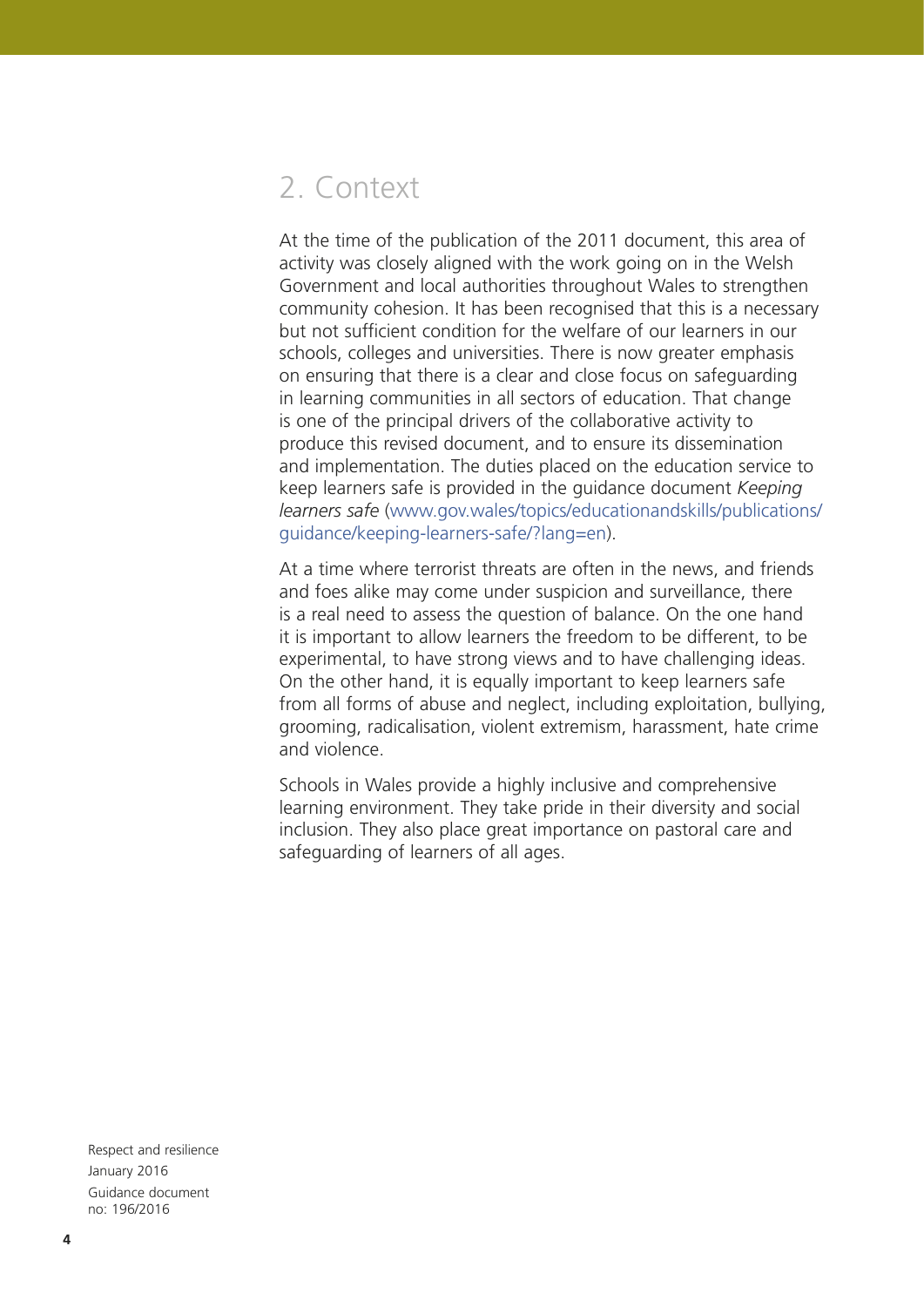# 3. What has changed?

There has been much greater emphasis on **safeguarding** as a key element of ensuring the welfare of our learners, and enabling them to succeed in their learning and develop as individuals. This has involved building a clearer understanding of the processes by which vulnerable people, and particularly young people, are drawn in to potentially harmful activities. The process of **grooming**, through contact with recruiters, personally and digitally, is much better understood, and its implications for vulnerable people much more widely recognised. A process that was primarily linked to sexual abuse and exploitation has now been recognised as having the potential to draw people into a range of situations where harm can occur, to themselves as victims, to their families and to the wider community. The number of learners in Wales referred as at risk of being radicalised by extremist groups has increased over the last three years with a total of 41 children under the age of 18, some as young as three years of age, being referred to the police's intervention programme Channel<sup>3</sup>. This has now placed even greater responsibility on all staff in schools and other educational settings to ensure that all learners are kept safe.

Safeguarding guidelines and practices have evolved considerably and now form an essential element in the welfare of learners in schools and other educational settings, not least by developing processes, designating a senior person and training staff to ensure implementation. This has led to the recognition of the role of governing bodies/proprietors to ensure that effective policies and procedures are in place to safeguard and promote the well-being of learners. Within this role is the need to safeguard learners from external influences which could be in the form of inappropriate access to the internet.

There has also been growing awareness of very serious issues which can have a considerable impact on the well-being and safety of learners, and in particular those from ethnic, cultural and religious minorities. These include female genital mutilation, forced marriages and modern slavery.

The dangers of being drawn into violent extremism have been highlighted by actual incidents and intelligence regarding potential incidents and campaigns in Wales and other UK countries. There has been a rise of complex conflicts in countries from the Middle East to Northern and Eastern Africa with the greatest concentration in Iraq and Syria. Within and between communities in Wales, there have

<sup>3</sup> *Channel Duty Guidance* <www.gov.uk/government/publications/channel-guidance>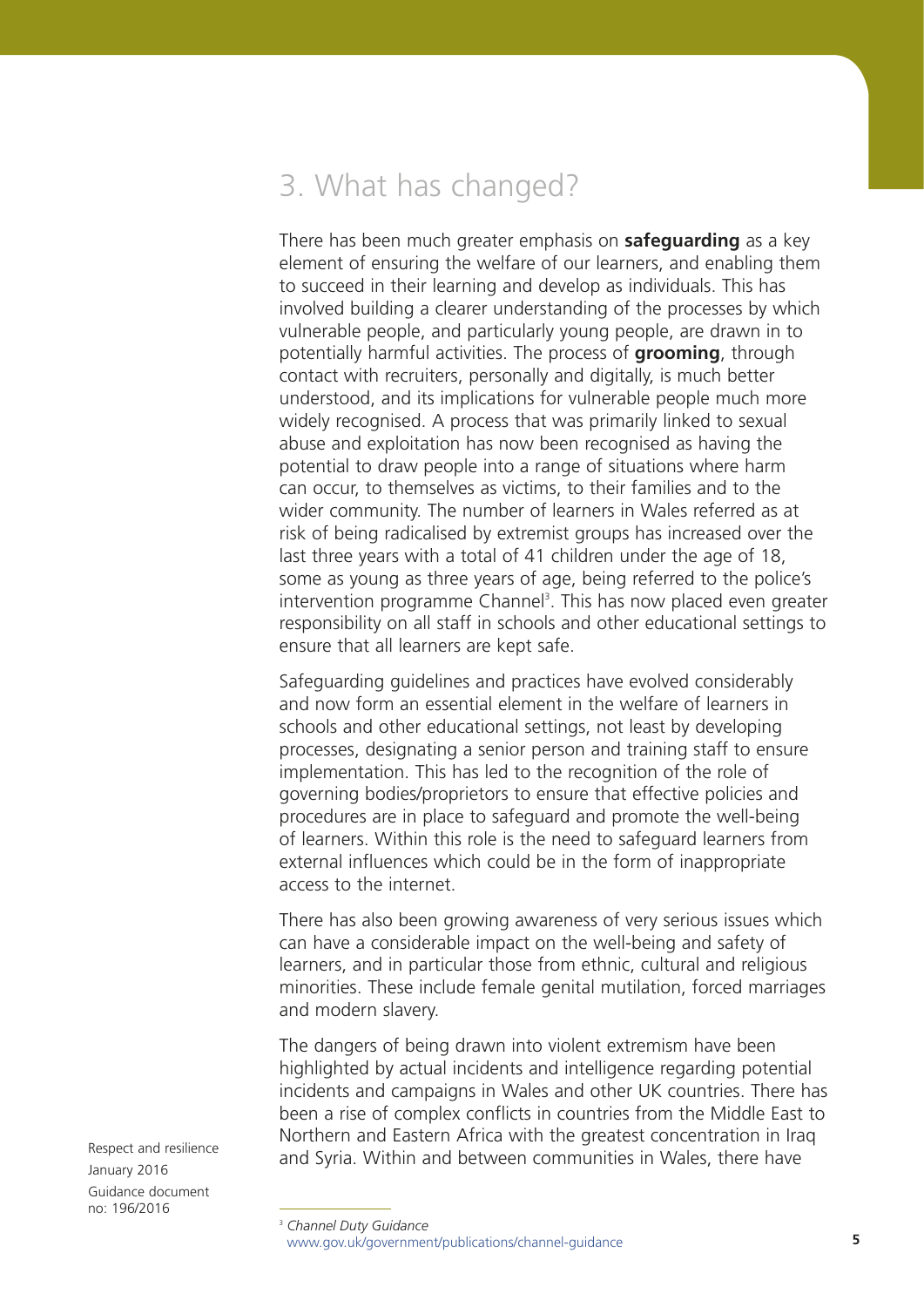been tensions arising from the sectarian, tribal and ethnic dimensions of these conflicts.

An increasing number of individuals have planned and, in some cases, implemented plans to play an active part in campaigns and wars in the regions identified, in combat and support roles. Others have travelled to conflict zones, citing humanitarian reasons, typically to join family members, usually transiting through other countries in or close to the regions affected. There are, of course, other manifestations of extremism, typically but not exclusively, linked to right wing narratives and perceptions of external threats to social, cultural and economic well-being.

A major change has been the way in which learners use **digital technology**, especially the near ubiquity of high specification mobile devices allied to a huge expansion of the social media, as well as other content. Those extremists who would recruit people to their ranks have become increasingly sophisticated in their use of social media platforms and techniques, including targeted online marketing as a recruitment tool, and the adoption of advanced techniques of computer games tailored to their identified audiences.

Within this area of work, there is considerable emphasis on **partnership** working, involving local authorities, governors, headteachers, teachers and support staff, building effective, trusting relationships within schools and with the police and 'Prevent coordinators'. Schools are also expected to consult with learners on the implementation of the duty, to explain its purposes and build mutual understanding. Managing communication is particularly important: requiring information to be shared in a safe and confident manner, and establishing a single point of contact with the Safeguarding Children Board (SCB) for the delivery of **Prevent**. Both UK and Welsh Government policies and strategies have also evolved as has the external environment. The UK Government's **Prevent** strategy, one of the four strands of **CONTEST**, its counter-terrorism strategy, has been revised, and includes the development of a range of activities including practical help, advice and support, and a range of events and programmes to support individuals and institutions to counter malign ideologies.

Estyn is currently operating within the **Inspection Framework** established in 2010. The relevant element of the framework relates to care, support and guidance. On a school inspection from September 2015 Estyn expects inspectors to consider how a school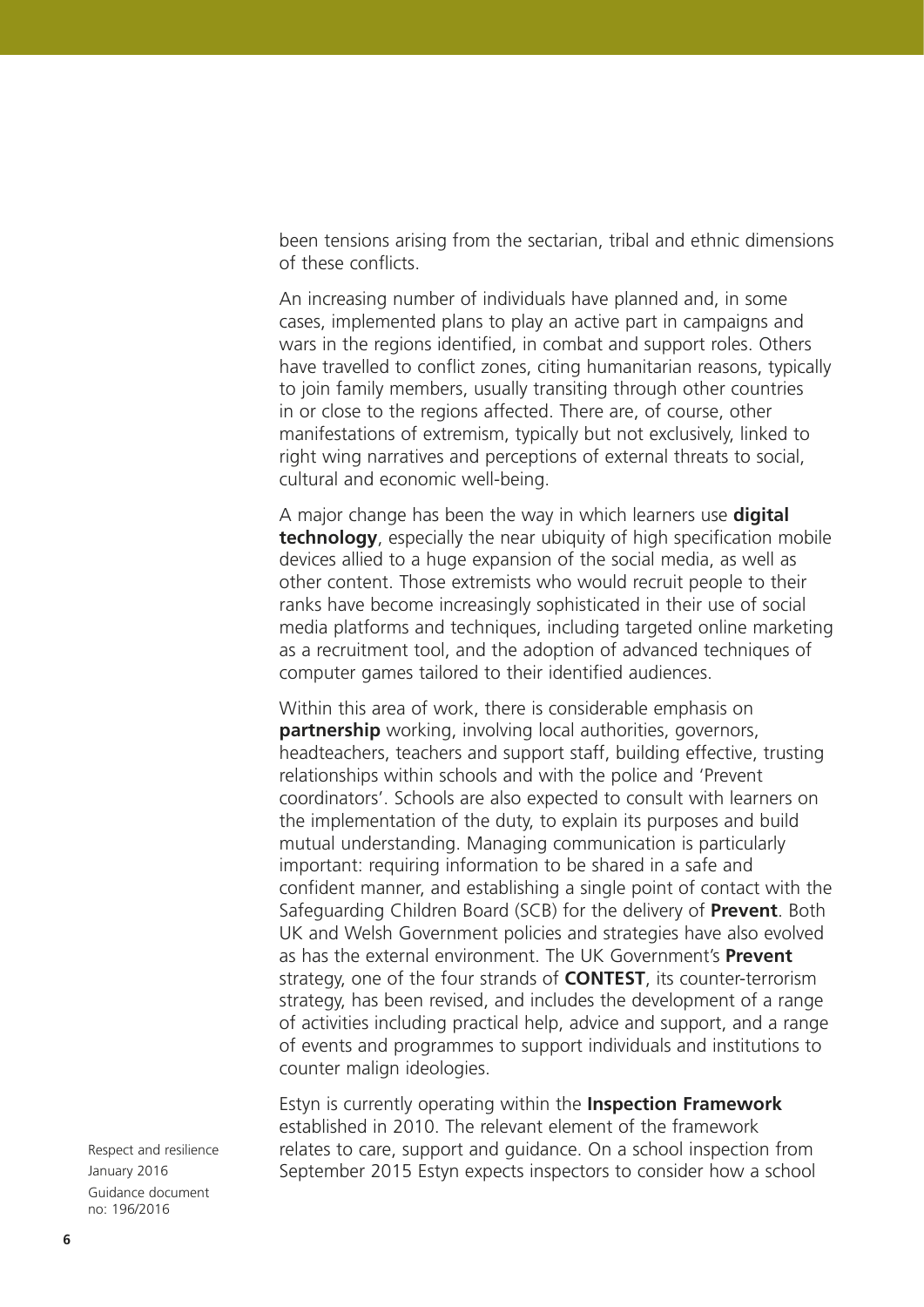keeps pupils safe from the dangers of radicalisation and extremism. The Counter-Terrorism and Security Act 2015 has been added to a list of relevant legislation in Annex 3 of Estyn's relevant school inspection handbooks and also in the *Supplementary guidance: inspecting safeguarding in schools and PRUs* (2015) [\(www.estyn.](www.estyn.gov.wales/sites/default/files/documents/Supplementary guidance - Safeguarding in schools and PRUs- Autumn 2015.pdf) [gov.wales/sites/default/files/documents/Supplementary guidance -](www.estyn.gov.wales/sites/default/files/documents/Supplementary guidance - Safeguarding in schools and PRUs- Autumn 2015.pdf)  [Safeguarding in schools and PRUs- Autumn 2015.pdf\)](www.estyn.gov.wales/sites/default/files/documents/Supplementary guidance - Safeguarding in schools and PRUs- Autumn 2015.pdf).

However, as the focus on safeguarding has increased, so has Estyn's emphasis on assurance that safeguarding procedures work, and that there is proactive management of this area of activity. Other quality assurance bodies, such as Care and Social Services Inspectorate Wales (CSSIW), will have a role in ensuring that the duty is complied with, in relation to care settings and standards.

The **statutory framework** underpinning education has continued to evolve. The most significant legislative change with respect to duties protecting children from the risk of radicalisation has come with the enactment of the Counter-Terrorism and Security Act 2015, as mentioned in the introduction, and which has placed duties on schools. The Act introduced a duty, from 1 July 2015, on all schools and childcare providers to 'have due regard to the need to prevent people from being drawn into terrorism'. Due regard is defined as giving appropriate weight to the new duty taking into account the context of the school and its community.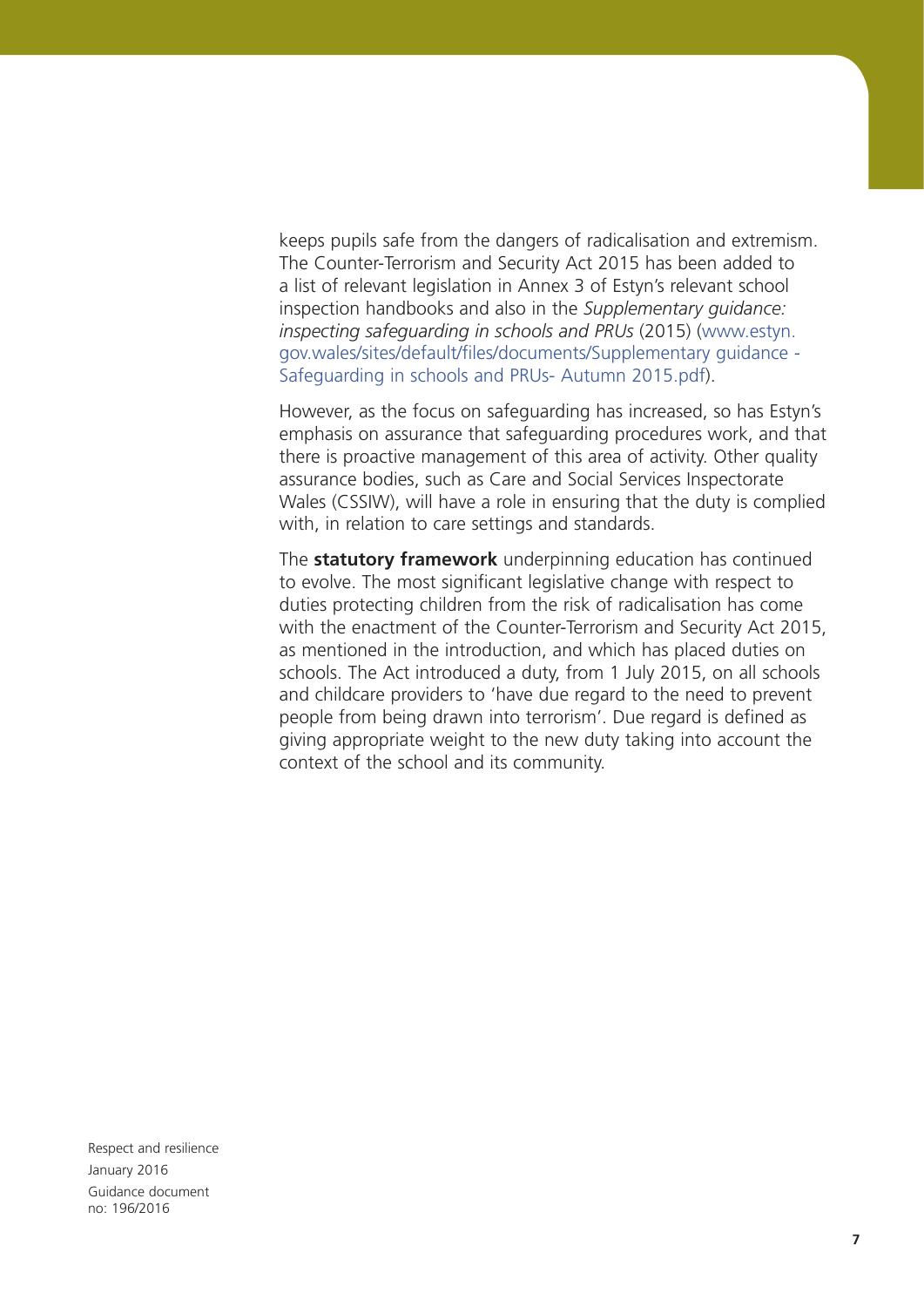# 4. Revised guidance

In this part of the document, there is updated guidance, focussing on those areas which have seen substantial change, and which have been introduced previously.

# **4.1 Safeguarding**

Schools must be able to 'demonstrate understanding and actions' that contribute to the development of cohesive, resilient communities in their role as 'responsible guardians'. They need to have arrangements in place for ensuring the safety and well-being of all learners, from admission to school through induction, monitoring attendance, learning and support programmes, and onwards to progression to subsequent learning and employment. These arrangements must include the identification of vulnerable learners, who are in particular need of support and/or at risk of harm.

In order to ensure that these arrangements are implemented effectively, monitored and reviewed, a **designated senior person (DSP)** must be appointed. This person will be the focal point of safeguarding, through taking responsibility for 'co-ordinating effective responses' to dealing with any issues raised that could lead to harm through abuse or neglect, ensuring that appropriate arrangements are in place and communicating the need for regular training at appropriate levels for all categories of staff, whether directly employed or not.

It is now expected that these arrangements are applied to **safeguard** learners who are, or could be, vulnerable to radicalisation which could in turn lead to their involvement in a range of activities with the potential for harm to themselves and other people. The DSP will therefore require support and training to enable them to recognise and respond to this area of safeguarding.

There is of course a duty on all staff and the acronym ARC can be used as a simple but memorable way to emphasise the importance of **A**wareness, **R**esponsibility and **C**ommunication. This requires effective training of staff, a full understanding of their responsibilities, clear lines of communication and referral pathways protocols in place to ensure confidentiality and the protection of sensitive data.

It is also important that the safeguarding arrangements go further than preventative measures, and include provision for active promotion of a safe environment and a culture of safety for learners.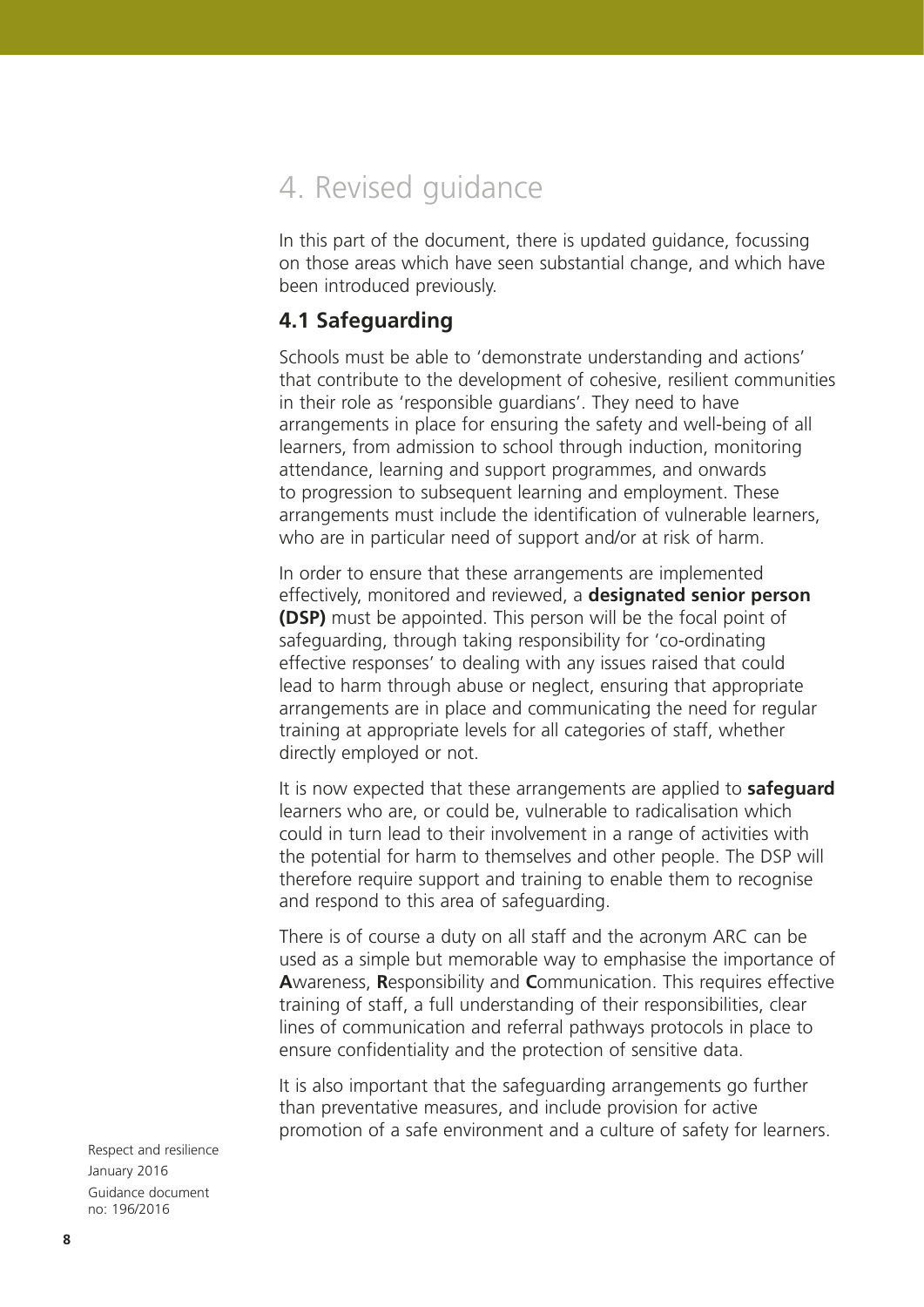#### **Actions**

- Ensure that safeguarding procedures include provision for identifying and addressing risks relating to radicalisation and violent extremism, and that the DSP has developed channels of communication with appropriate external agencies, especially the police service (see Appendix 1).
- Ensure that the DSP knows the referral pathway within the local authority and how to contact the police officer who acts as the SPoC (Single Point of Contact) for **Prevent** in their region; utilising the service provided by the school community police officer.
- Ensure that safeguarding procedures in particular address the risks relating to access to and influence by digital resources which contain harmful content, and whose messages are in direct conflict with the further development and maintenance of community cohesion.
- Ensure that the DSP has received appropriate **Prevent** training by attending a WRAP course (Workshop to Raise Awareness of Prevent).

# **4.2 Grooming – contact with recruiters**

The process of radicalisation has been the subject of extensive research and investigation. Radicalisation is neither homogeneous nor linear but a complex process usually but not always involving grooming by external influences involving individuals, groups and the digital media. The cumulative effect of these messages is to reinforce the commitment of the individual to a path that can, but does not always, lead to violent extremism.

In many cases, access to recruiters and the messages they would wish to communicate begins with social media and websites. In sub-section 4.5, there is information and advice about such risks. It should be emphasised however, that the physical location for any face-to-face meeting and further interaction can include private homes, community locations and, as recent events in Wales have shown, disparate individuals who have met and conspired via their coming together in post-16 education.

Respect and resilience January 2016 Guidance document no: 196/2016

Although there are established patterns and pathways towards radicalisation, there have been individuals who have acted seemingly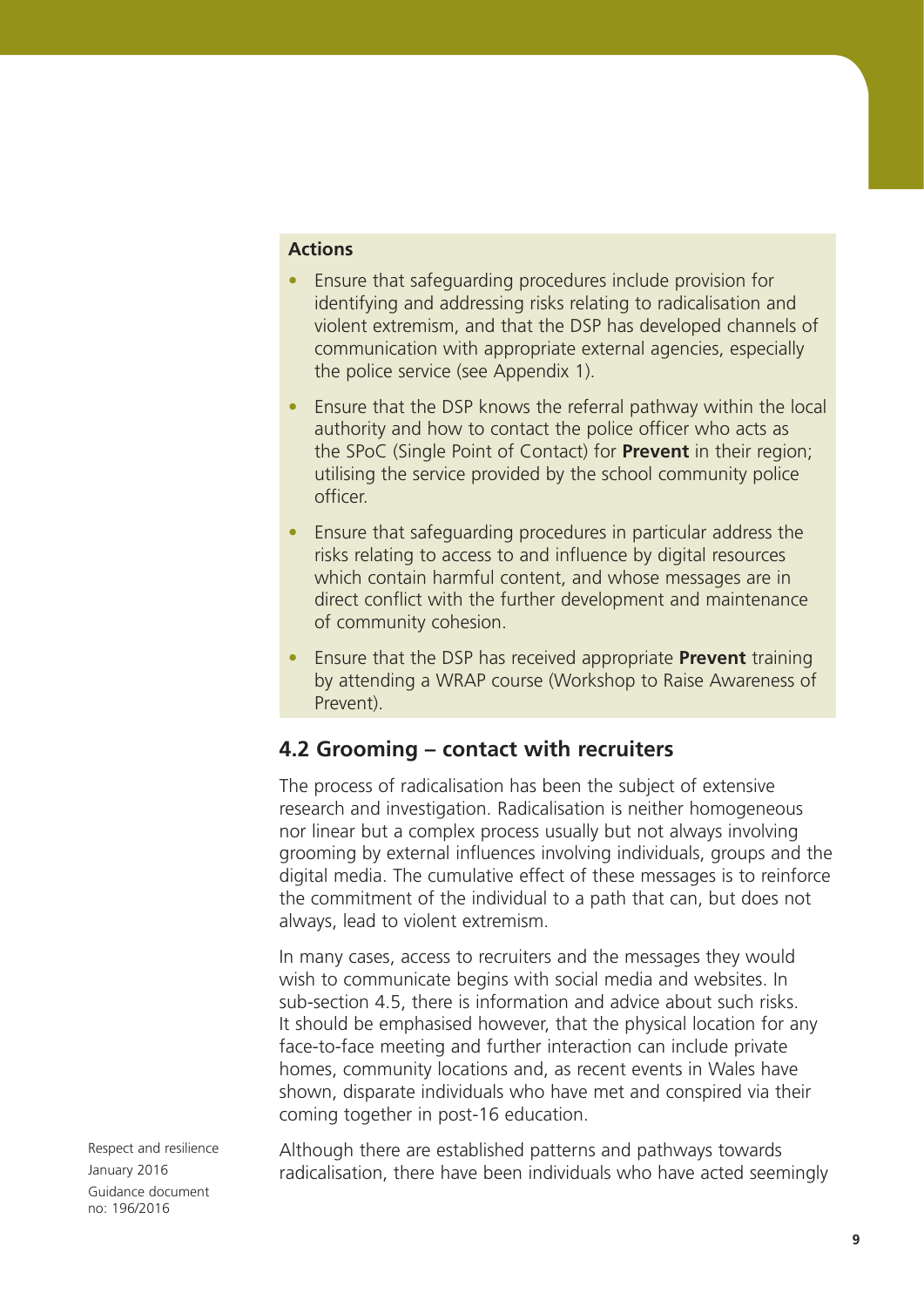in isolation from others, although with a trail of access to websites, containing extremist and harmful materials. The Anders Breivik atrocity in Norway provides evidence of this, although other people have travelled down this pathway, without being able to carry out their planned actions to anything like the same degree. The recent case of Liam Lyburd, a former student at Newcastle College who planned to carry out a massacre at his former college provides evidence of this.

Detecting grooming activity requires schools to have well-developed pastoral support systems, as is the expectation. The staff responsible for pastoral care need to be aware of indicators that suggest that a learner is subject to such activity. We must, of course, beware of stereotyping and generalisation. However, there are indicators which should give rise to concern, including attendance, isolation, family and household difficulties, mental health issues, marked changes in behaviour, appearance, group allegiance and attitudes. The use of digital media, particularly access to sites and platforms which include harmful content, will be much more difficult to detect but any indications of such use should give rise to concern.

As in sub-section 4.1, the ARC process should guide staff to have the confidence to report their concerns to the DSP.

#### **Actions**

- Ensure that appropriate training is available for governors, especially the designated governor for child protection, headteachers and staff.
- Ensure that all staff as part of their safeguarding training are trained in line with local arrangements to recognise and communicate their concerns regarding potential risks associated with grooming and harmful influences of individuals, groups and digital media.

# **4.3 Events, meetings and visiting speakers**

Groups linked to violent extremism have tried to use school premises for campaigning and other events and these requests are likely to increase. The reason for this is that the further education (FE) and higher education (HE) sectors in Wales are working together and have produced an outside speaker protocol and also a standard vetting and booking protocol which will make it more difficult for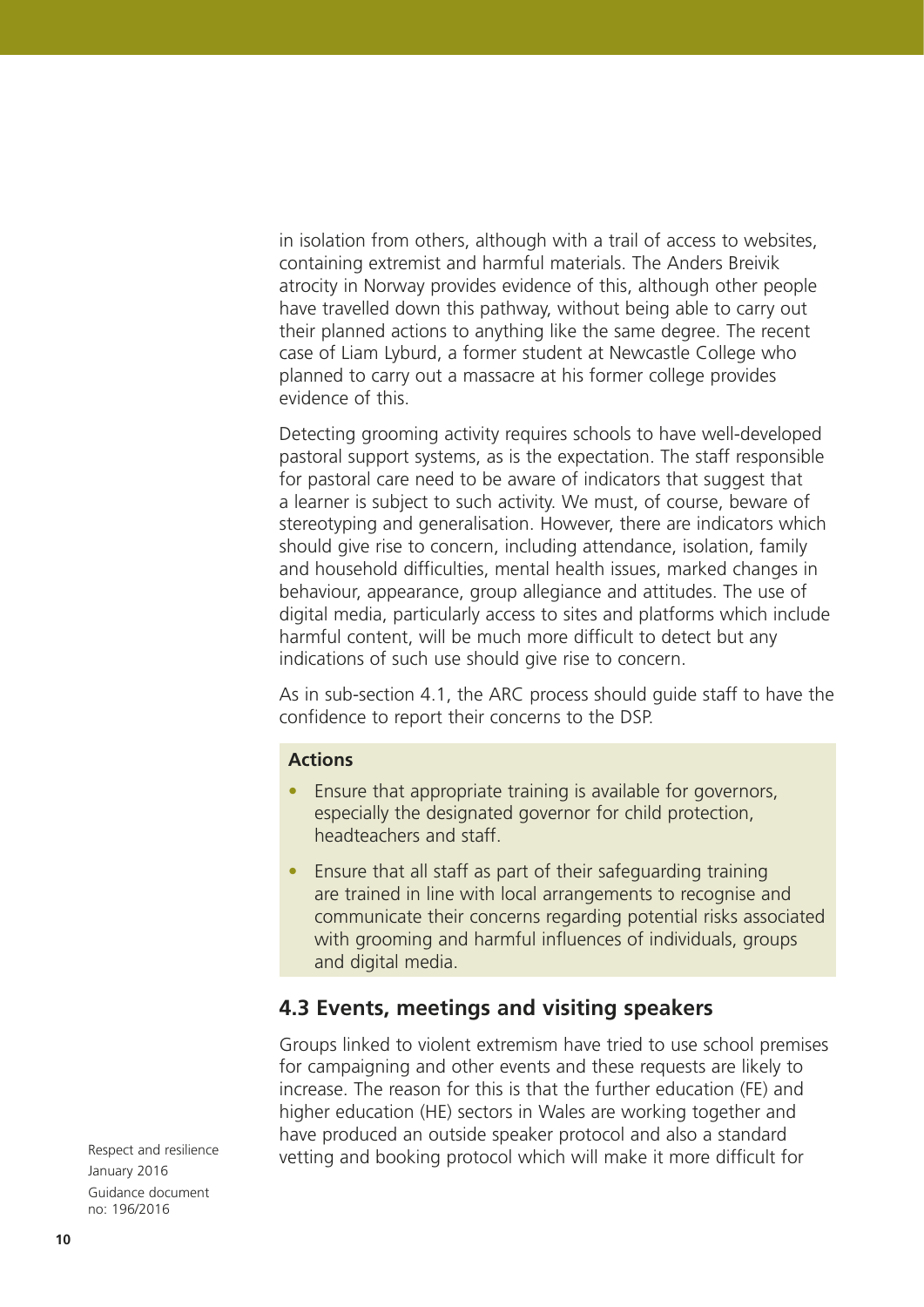them to use their premises as forums for such events. Schools should ensure their acceptable use policy sets out the values of the school and makes clear that any group whose aims are counter to those values may not hire the facility.

Schools should have an outside speaker protocol to ensure that any visiting speakers, whether invited by staff or learners are suitable and appropriately supervised. The *Personal and social education framework for 17 to 19-year-olds in Wales* provides a useful framework for schools in relation to outside speakers. An example of a checklist can be found via the PSE framework<sup>4</sup>.

External organisations have requested that meetings are segregated by gender. This has given rise to concern to institutions in Wales. Notices might be used to indicate the respective seating area for genders in designated sectors of a room. Such segregation would be illegal, with the exception of a collective act of worship.

In all cases, schools need to balance their duties to protect learners and staff with those to ensure freedom of speech. Clearly, referral to the local authority and appropriate sources of advice, including the local police, **Prevent** officers and conformity with protocols, can ensure that appropriate decisions are made.

### **Action**

• Ensure that agreed protocols are in place regarding events, visiting speakers and other visitors to institutions, and that these are subject to monitoring and reporting.

# **4.4 Geo-political context**

Within schools, it is prudent to ensure that staff have an awareness of the community they serve and the potential impact of geo-political issues, in order to understand the potential impact on individuals and groups of learners. This might be because of a family, religious, cultural, ethnic or linguistic connection, or because of a special interest in such issues.

It is, of course, impossible to provide a comprehensive review of the world's conflict zones and regions of instability. Incidents can happen unexpectedly and apparently stable regions can suddenly see violent disorder. It is important therefore, that schools have clear channels of communication to external agencies to ensure that advice and support are available, and that regular updates are provided.

Respect and resilience January 2016 Guidance document no: 196/2016

**<sup>11</sup>** <sup>4</sup> [learning.gov.wales/docs/learningwales/publications/130425-personal-and-social-education](learning.gov.wales/docs/learningwales/publications/130425-personal-and-social-education-framework-en.pdf)[framework-en.pdf](learning.gov.wales/docs/learningwales/publications/130425-personal-and-social-education-framework-en.pdf)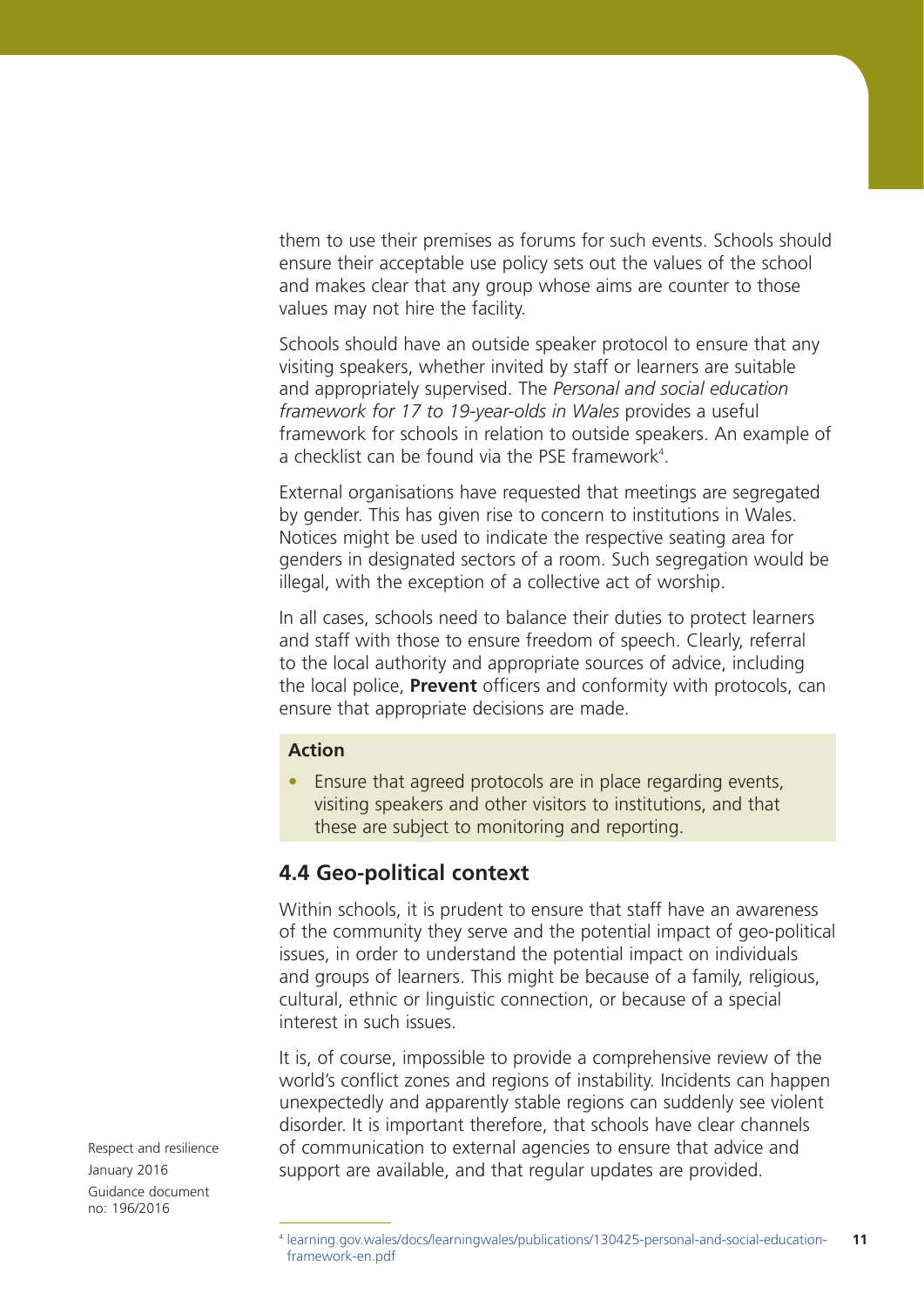In 2014, the country giving rise to the greatest concern was Syria, however, during the summer of 2015, conflicts continue to take place in countries including Iraq and Syria, in Somalia, Nigeria, Yemen, Libya, and between the Palestinian territory of Gaza and Israel. There are concerns regarding the impact on countries neighbouring conflict zones and those with close links with communities within these zones, such as Turkey and Iran.

In Syria, the conflict has turned into a civil war. The opposition in this war has fragmented into groups divided on denominational, tribal, regional and political bases. In turn, foreign fighters have been drawn in, originally from neighbouring countries and latterly from countries outside the region.

This last development has characterised the other conflicts in the region, and has special relevance for the UK, where young men (and increasingly, women) have been recruited to fight in the wars, on the side of particular factions, essentially those representing a specific denomination. These factions see this struggle as part of a wider campaign against a competing denomination and against a government whose social, economic and legal system they are strongly opposed. It is emphasised that there is evidence of such activity in Wales, and a considerable risk exists.

Among the factions, one group has in particular achieved military, territorial and even economic success: the acronym and descriptor have developed from ISIS, ISIL to Islamic State (IS), and sometimes Daesh, the Arabic contraction of the name. Continuing fluctuations and realignments of groupings make it difficult to maintain an up-to-date assessment of the situation, although it is emphasised that the security services are focused on this task.

There are a number of dangers inherent in this situation. There is the concern that these young men and women may well lose their lives in the conflict. This may well be perceived as martyrdom as much as tragedy and this itself may encourage others to follow. If they were able to return to the UK, they would do so as trained, battle-hardened combatants, whose extremist views will have been strengthened and who would present a considerable danger to our communities, through their actions and their influence on their peers. Travel to war-torn zones and areas of conflict must be treated with grave concern to avoid the potential for radicalisation through exposure to extreme ideologies and traumatic experiences. A further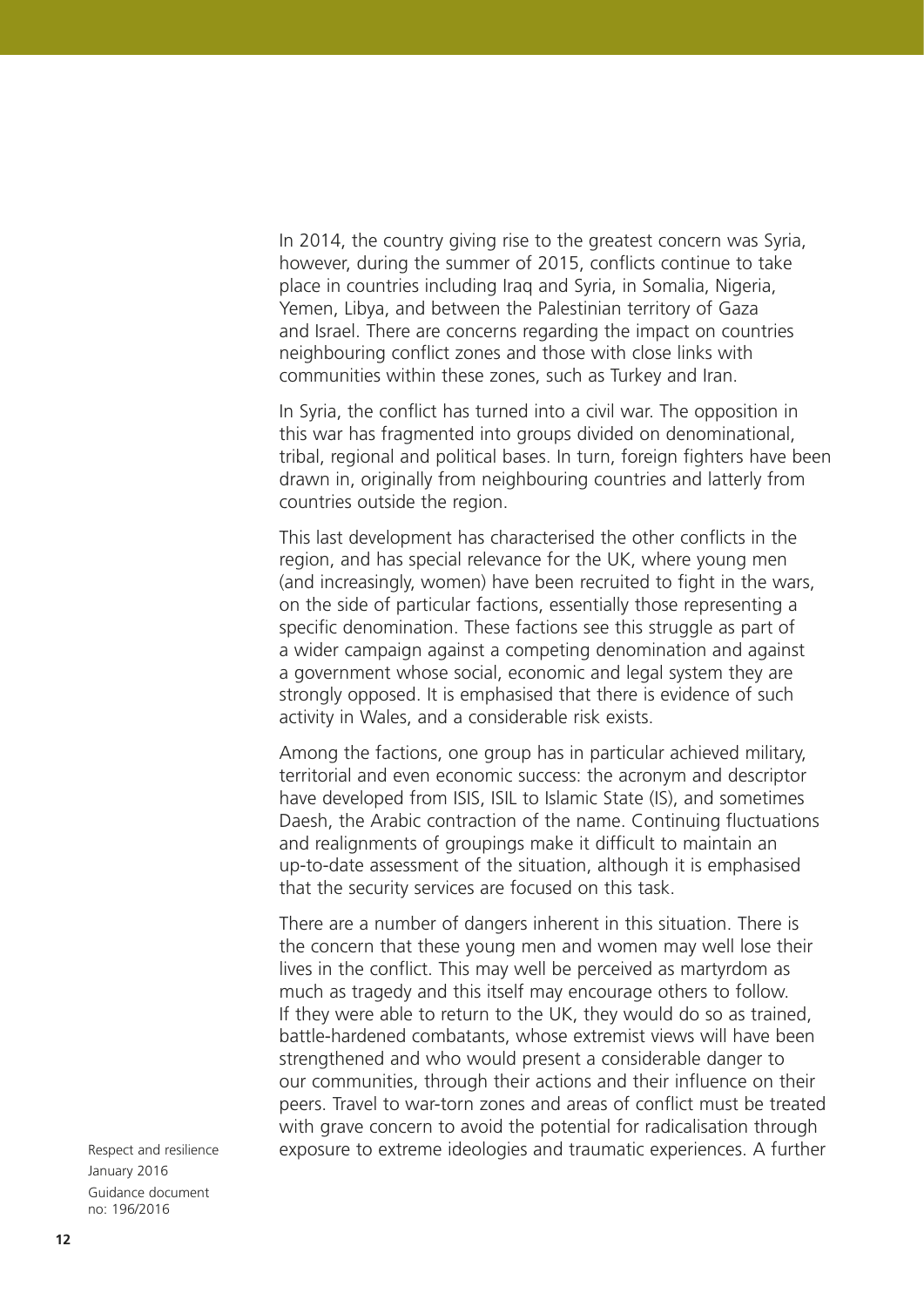potential source of threat or harm has arisen with efforts to recruit young women to travel to conflict zones and possibly be involved in forced marriages to fighters. Some of these young people have been radicalised and recruited through the use of social media [\(www.gov.uk/government/uploads/system/uploads/attachment\\_data/](www.gov.uk/government/uploads/system/uploads/attachment_data/file/440450/How_social_media_is_used_to_encourage_travel_to_Syria_and_Iraq.pdf) file/440450/How social media is used to encourage travel to [Syria\\_and\\_Iraq.pdf](www.gov.uk/government/uploads/system/uploads/attachment_data/file/440450/How_social_media_is_used_to_encourage_travel_to_Syria_and_Iraq.pdf)).

Any UK citizen, who is not a member of the armed forces or a government approved or contracted support organisation, who participates in a war outside the UK is likely to attract the attention of UK security services and police and will inevitably face investigation, likely arrest and potentially conviction for terrorism offences.

Evidence has come to light that some people are being drawn into the conflict on the side of those forces opposing IS and therefore generalisations regarding motives and actions must be treated with care.

Schools should be safe places in which learners can understand and discuss sensitive topics, including terrorism and extremist ideas that are part of the terrorist ideology, and learn how to challenge these ideas.

### **Actions**

- Ensure that the DSP and managers with responsibility for learner conduct, support and welfare are aware of the risks posed for those anticipating travel to conflict zones and ensure that the range of communication channels mentioned previously are fully utilised.
- Ensure that government advice is available for learners, e.g. Home Office advice *How social media is used to encourage travel to Syria and Iraq*. Ensure that staff know where to get access to additional advice and support.
- Use opportunities within the curriculum to explore and challenge the issues and threats raised previously, wherever appropriate.
- Promote the values of democracy, the rule of law, individual liberty and mutual respect and tolerance of different faiths and beliefs.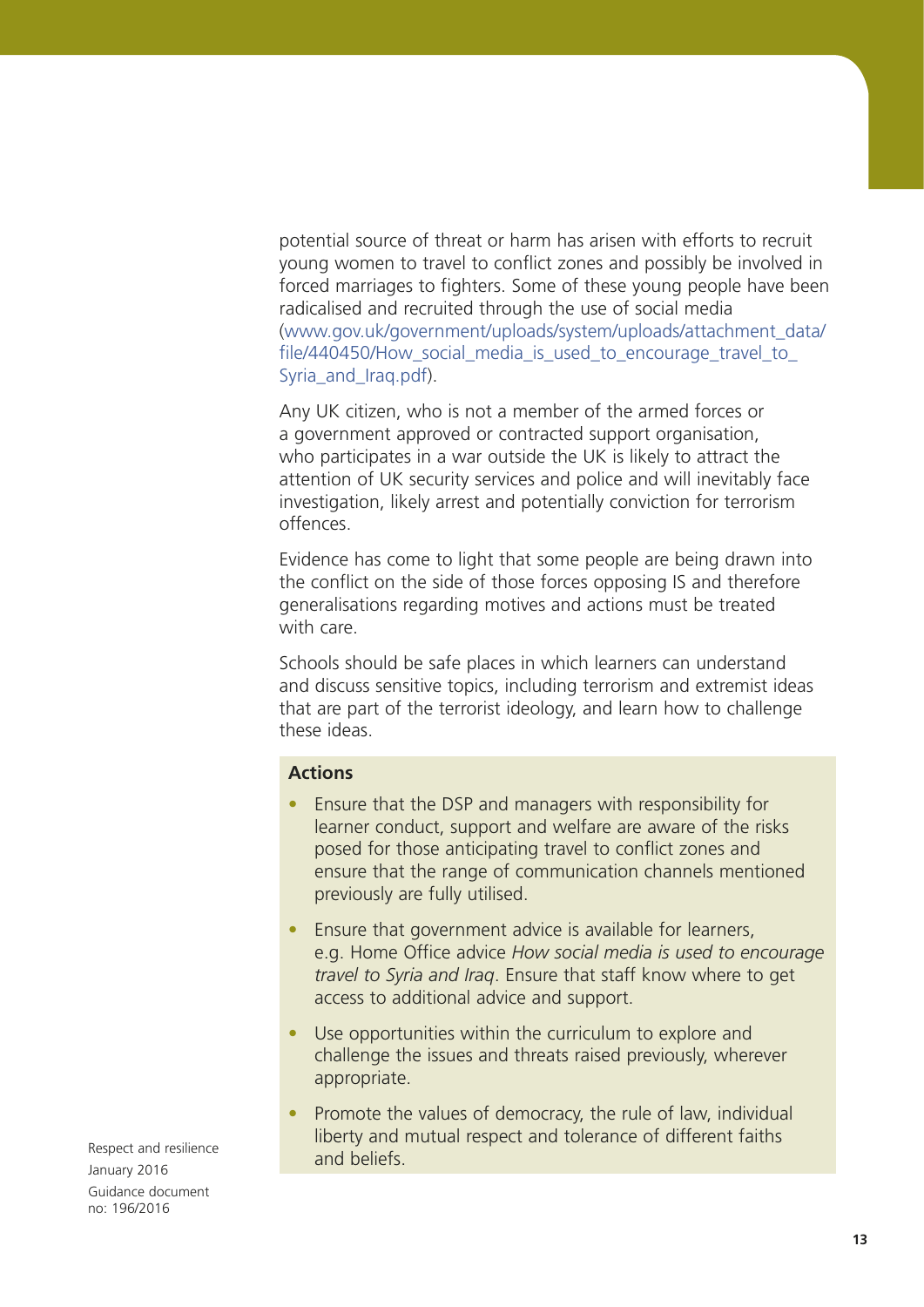### **4.5 Information and communication technology – digital literacy**

Sophisticated, flexible and powerful mobile devices are readily available to the vast majority of the population and the use of these devices among children in the UK is now around 90 per cent. These smartphone and tablet devices allow access to potentially harmful material at times and in places well away from the monitoring and controls of schools and families. The mobile communication infrastructure has also been improved significantly, if not uniformly, so digital information is readily available in a variety of formats. This fast-changing digital environment has proved challenging, especially where policies and practices have been overtaken by technologies.

Monitoring of school computers, though based on improved filtering technologies and remote access to screens, has become much less likely to have any impact on learner or staff access to unauthorised and unsuitable material. Similarly those in positions of responsibility within schools have found it difficult to maintain their familiarity with and understanding of the fast-changing digital landscape.

However challenging this may prove, it is still expected that all schools conform to regulations, protocols and guidance regarding the safe usage of school IT resources, including the use of filtering technologies. The recent case of the 16-year-old girl from Manchester who pleaded guilty to offences under the Terrorism Act had used the school's IT system to search for information on Jihadi John, IS and images of Michael Adebollago illustrates the need for schools to ensure that the recommended web filtering standards for schools in Wales guidance is considered [\(www.gov.wales/docs/dcells/](www.gov.wales/docs/dcells/publications/150629-recommended-web-filtering-standards-en.pdf) [publications/150629-recommended-web-filtering-standards-en.pdf](www.gov.wales/docs/dcells/publications/150629-recommended-web-filtering-standards-en.pdf)).

Procedures should include reference to any requirement to undertake research by staff or learners in topics related to violent extremism or terrorism. Such research should be subject to approval and careful vetting by appropriate senior staff. Significant cases have revealed that a lack of consistency in the application of such controls has led to undetected abuses over an extended period and increased the potential for harm to the individual and others.

Just as hardware has become transformed, the multiple channels and platforms for communication of words and images have led to an explosion in communication, rendering it much more difficult to monitor and to evaluate any risk.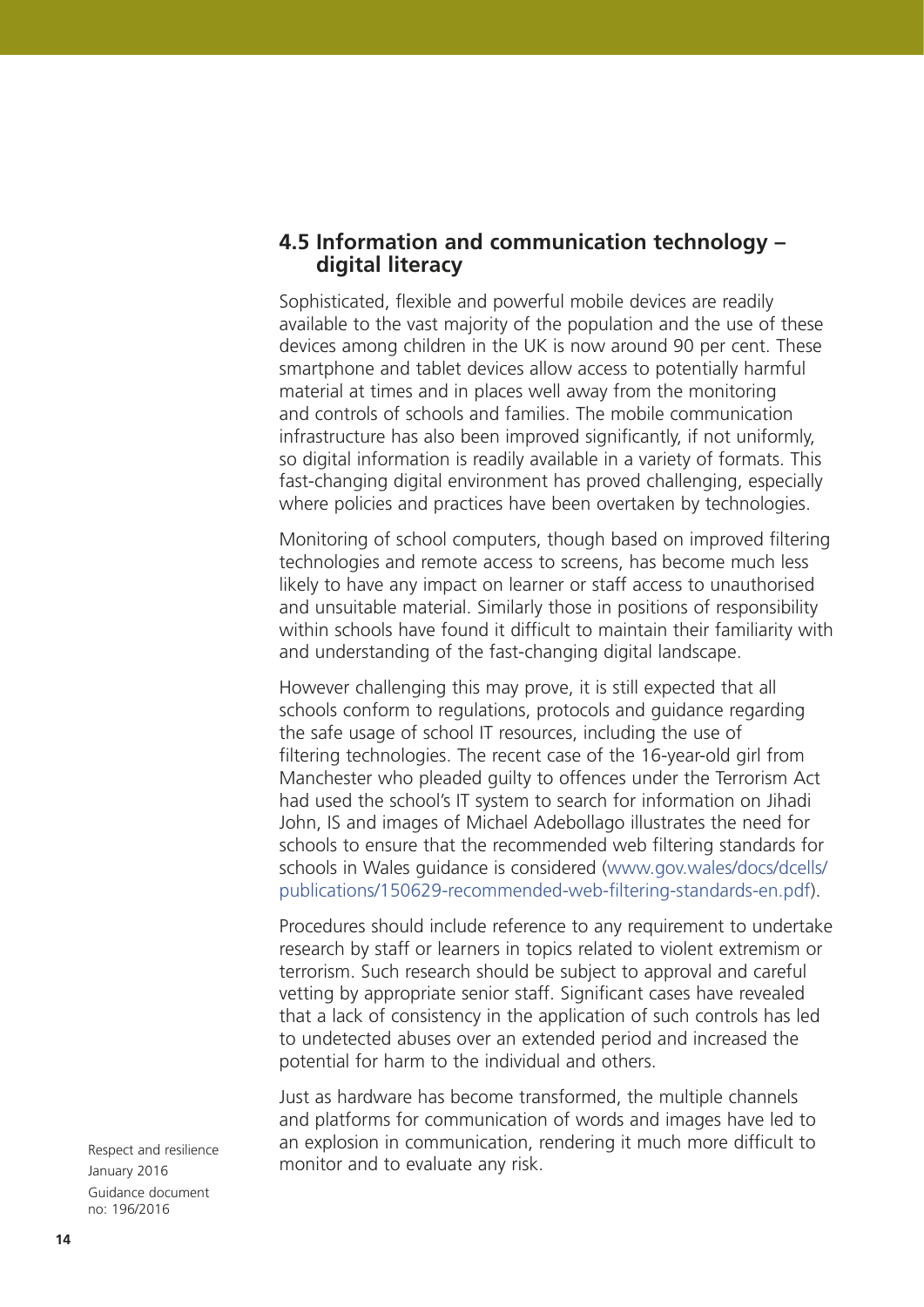### **Actions**

- Ensure that reports of access to harmful material are fully investigated promptly, and that staff in school are trained in the opportunities and risks inherent in the diverse and developing range of digital technologies and that opportunities to explore the risks are taken up within the curriculum.
- Ensure that policies and protocols regarding safe use of IT resources are reviewed regularly and updated, including the use of filters wherever possible (see recommended web filtering standards for schools in Wales guidance)<sup>5</sup>.
- Ensure that a designated member of staff with appropriate knowledge and skills is given responsibility for maintaining currency of knowledge regarding potentially harmful developments in digital technologies.
- Establish clear procedures for staff and learners engaged in research related to terrorism and extremism.

# **4.6 Community-focused schools**

Schools do not exist in isolation and they are often the most stable part of any community, playing a key part in the development and maintenance of community cohesion. Creating opportunities for learners to interact and work together outside of the formal curriculum is critically important especially in a community where there are frequent changes of population.

Working with partners, schools can offer learners a wide range of activities both on the school premises and in out-of-school settings including after school clubs and groups, supplementary schools and tuition centres which will support their learning.

However it is important that schools ensure that appropriate arrangements are in place to ensure that safeguarding arrangements are in place especially where services or activities are provided by another organisation. This should include checking that a safeguarding policy has been adopted by the external organisation.

Additionally, risks can be increased as a result of the complex of nature of provision, including alternative schools, work-based learning, community provision, satellite sites and sub-contracted provision.

**<sup>15</sup>** <sup>5</sup> ([www.gov.wales/docs/dcells/publications/150629-recommended-web-filtering-standards-en.](www.gov.wales/docs/dcells/publications/150629-recommended-web-filtering-standards-en.pdf) [pdf](www.gov.wales/docs/dcells/publications/150629-recommended-web-filtering-standards-en.pdf))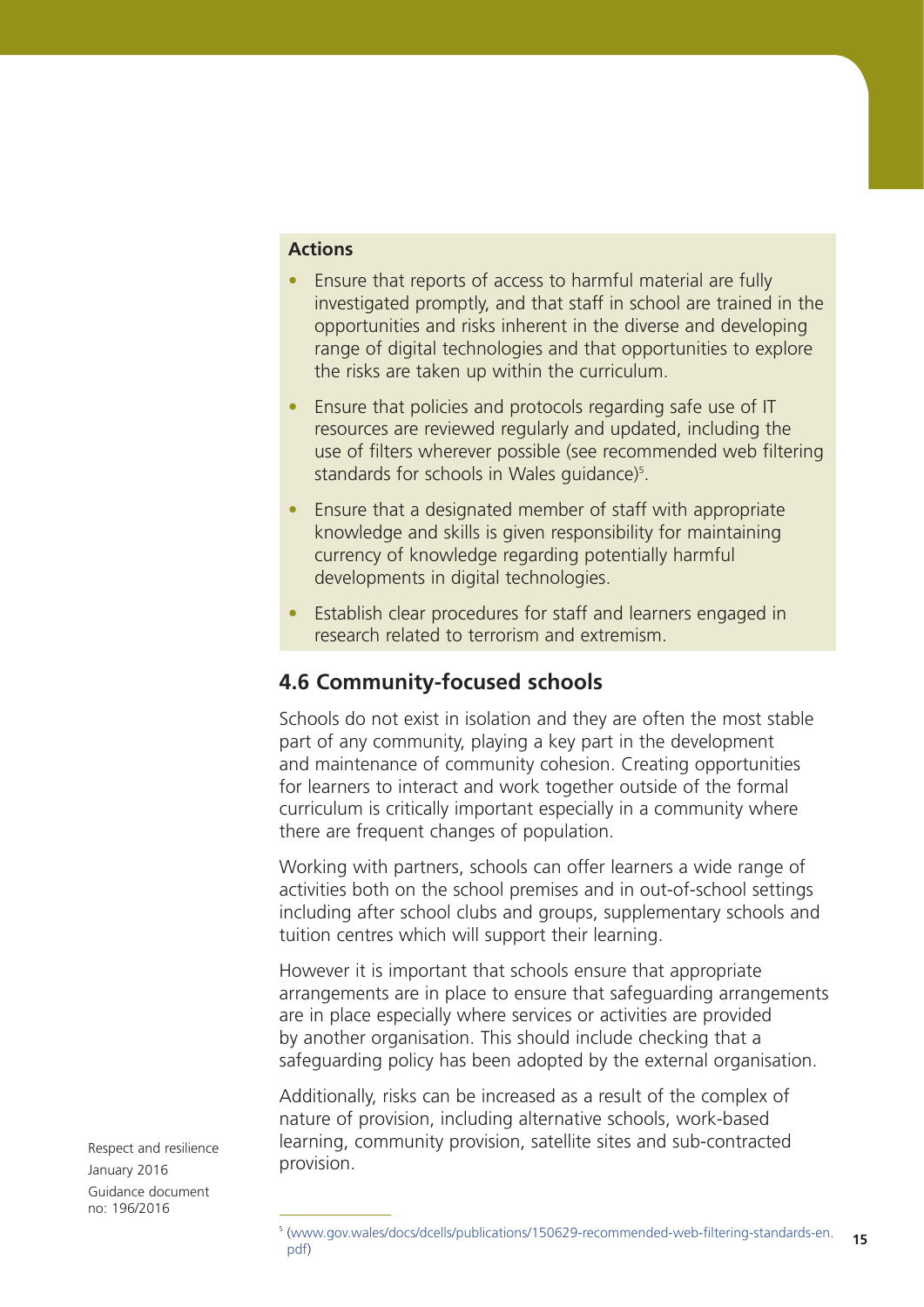### **Action**

• Ensure that the implementation of policies, processes and procedures is monitored across all locations where learners are present, whatever the size, nature and location of provision.

# **4.7 Curriculum**

The importance of ensuring learners develop a range of 'wider skills' is recognised as being critical in the development of resilient learners who as Professor Donaldson stated in his curriculum review 'are able to deal with the changing challenges that face individuals now and in the future'. The development of these skills through high-quality teaching will help promote human rights and enable learners to challenge extremist narratives; helping to build community cohesion and resilience to radicalisation and violent extremism.

Teachers will need to build confidence to handle sensitive and contentious issues that increasingly arise across the curriculum particularly if young people are vulnerable to radicalisation and adopt extremist narratives.

There are a wide range of resources available for all key stages and some of these were highlighted in Appendix 1 of the original guidance document *Respect and resilience* (please note that some of these resources are no longer available). There are now a much greater range of resources available and these continue to be developed by a range of recognised organisations including subject organisations, the police and examination boards.

The All-Wales School Liaison Core Programme SchoolBeat.org [\(www.schoolbeat.org](www.schoolbeat.org)) provides resources and lessons that can be delivered by school police liaison officers. A series of lessons on **cultural identity and extremism** are available.

The revised Welsh Baccalaureate Qualification (WBQ) places an emphasis on working in context and the WBQ National/Foundation *Global citizenship challenge. Inequality – Extremism* [\(www.wjec.](www.wjec.co.uk/qualifications/qualification-resources.html?subject=welshbaccalaureate&level=ks4NationalFoundation) [co.uk/qualifications/qualification-resources.html?subject=welshbaccal](www.wjec.co.uk/qualifications/qualification-resources.html?subject=welshbaccalaureate&level=ks4NationalFoundation) [aureate&level=ks4NationalFoundation](www.wjec.co.uk/qualifications/qualification-resources.html?subject=welshbaccalaureate&level=ks4NationalFoundation)) provides an authentic context and challenge. Research has shown that it is important that an authentic context is created to ensure that learners see the relevance of the issues being addressed.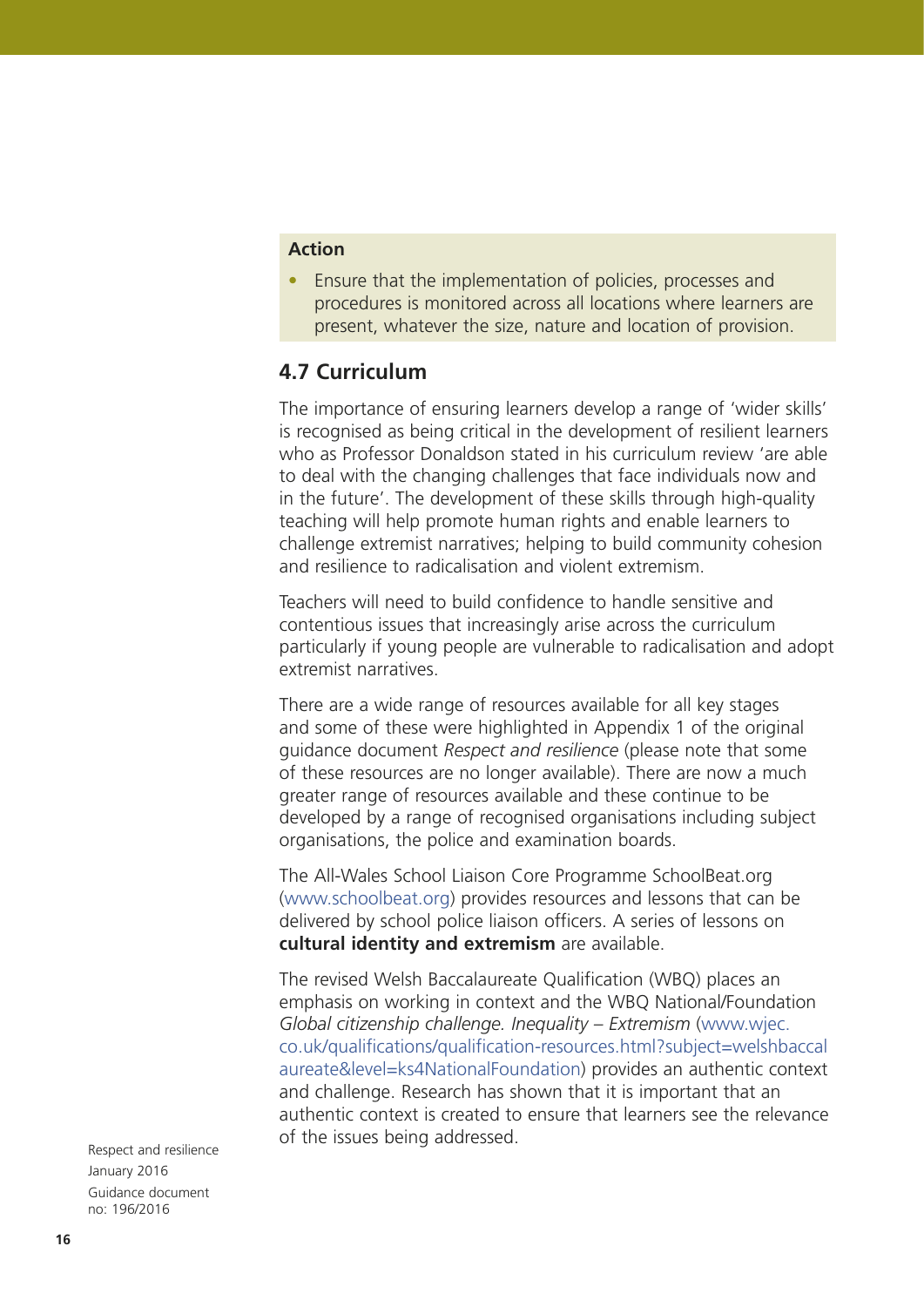### **Actions**

- Use opportunities within the curriculum to explore and challenge these issues wherever appropriate.
- Review suggested resources in the original quidance document.
- Discuss with the school community police officer which aspects of the core programme might be appropriate for your school and its context.

## **4.8 Estyn inspection framework**

A clear focus on safeguarding is an absolute priority for schools and this is reflected in Estyn's approach to ensuring high standards in this area of school responsibilities. Estyn now expects schools to plan and deliver a series of positive actions to ensure that learners are kept safe from the dangers of radicalisation and extremism.

The Counter-Terrorism and Security Act 2015 has been added to list of relevant legislation in Annex 3 of the inspection handbooks and also in the *Supplementary guidance: inspecting safeguarding in schools and PRUs* (2015) [\(www.estyn.gov.wales/sites/default/files/](www.estyn.gov.wales/sites/default/files/documents/Supplementary guidance - Safeguarding in schools and PRUs- Autumn 2015.pdf) [documents/Supplementary guidance - Safeguarding in schools and](www.estyn.gov.wales/sites/default/files/documents/Supplementary guidance - Safeguarding in schools and PRUs- Autumn 2015.pdf)  [PRUs- Autumn 2015.pdf](www.estyn.gov.wales/sites/default/files/documents/Supplementary guidance - Safeguarding in schools and PRUs- Autumn 2015.pdf)).

The self-evaluation form for safeguarding and child protection requires schools to describe how the school keeps learners safe from the dangers of radicalisation and extremism.

There is no new reporting requirement associated with the changes to guidance. Reports will only include comments when appropriate and in line with the guidance.

This will include documentary evidence of monitoring and review, regular revision of policies and procedures, and effective record keeping of referrals and outcomes. It will also include evidence of continuous professional development relating to the range of issues explored in this guidance at the appropriate level and to the appropriate staff. The *Respect and resilience: Developing community cohesion – self-assessment tool 2016*<sup>6</sup> associated with this *Respect and resilience* supplementary guidance is designed to ensure compliance with best practice in these processes and activities.

<sup>6</sup> [www.gov.wales/topics/educationandskills/publications/guidance/respect-and-resilience-](www.gov.wales/topics/educationandskills/publications/guidance/respect-and-resilience-2015/?lang=en)[2015/?lang=en](www.gov.wales/topics/educationandskills/publications/guidance/respect-and-resilience-2015/?lang=en)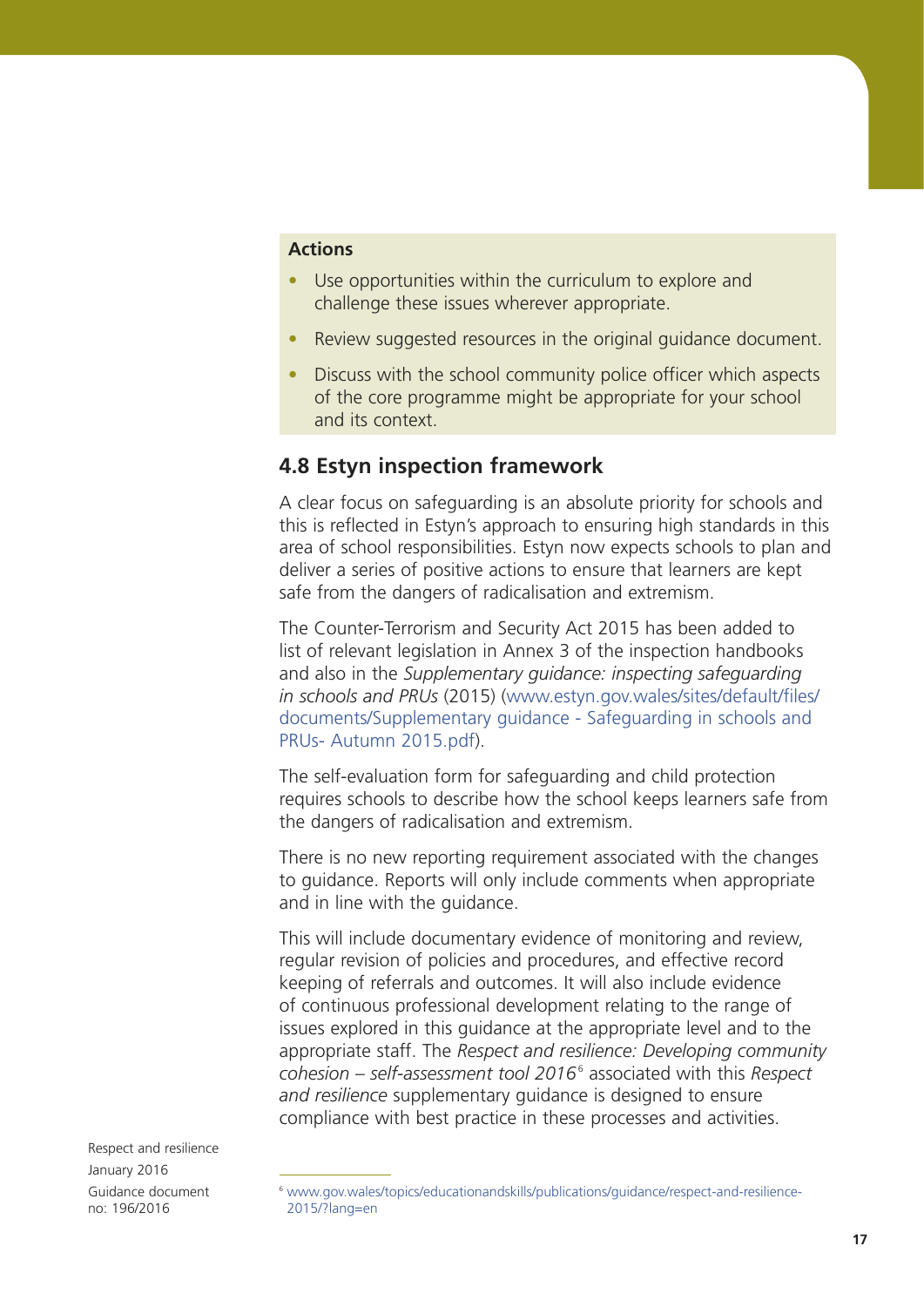#### **Actions**

- Ensure that the key documents regarding safeguarding are considered and that the toolkit associated with this guidance is used to ensure compliance with best practice.
- Ensure that staff are aware of the updated Estyn supplementary guidance and that staff can describe how it keeps learners safe from the dangers of radicalisation and extremism.
- Ensure that both the school's senior management and governing body are proactive in the day-to-day and longer term management of this aspect.

### **4.9 Government strategies**

The UK Government's Prevent Strategy was subject to review in 2011, and further updated in 2014, and its essential principles are outlined here. Prevent is one of the four strands of the UK Government's counter-terrorism strategy, CONTEST, and is concerned solely with pre-criminal activity. The aim of Prevent is to stop people becoming terrorists or supporting terrorism and violent extremism. Prevent will address all forms of terrorism but continues to prioritise according to the threat they pose to our national security.

The government maintains a fundamental commitment to protecting freedom of speech in this country but preventing terrorism will mean challenging extremist (and non-violent) ideas that are also part of a terrorist ideology. Prevent will also mean intervening to stop people moving from extremist groups or from extremism into terrorist-related activity.

The Prevent strategy will specifically:

- respond to the **ideological challenge** of terrorism and the threat we face from those who promote it
- **prevent individuals from being drawn into terrorism** and ensure that they are given appropriate advice and support
- work with **sectors and institutions** where there are risks of radicalisation which we need to address.

These strategies are constantly under review to respond efficiently to changing risks and threats.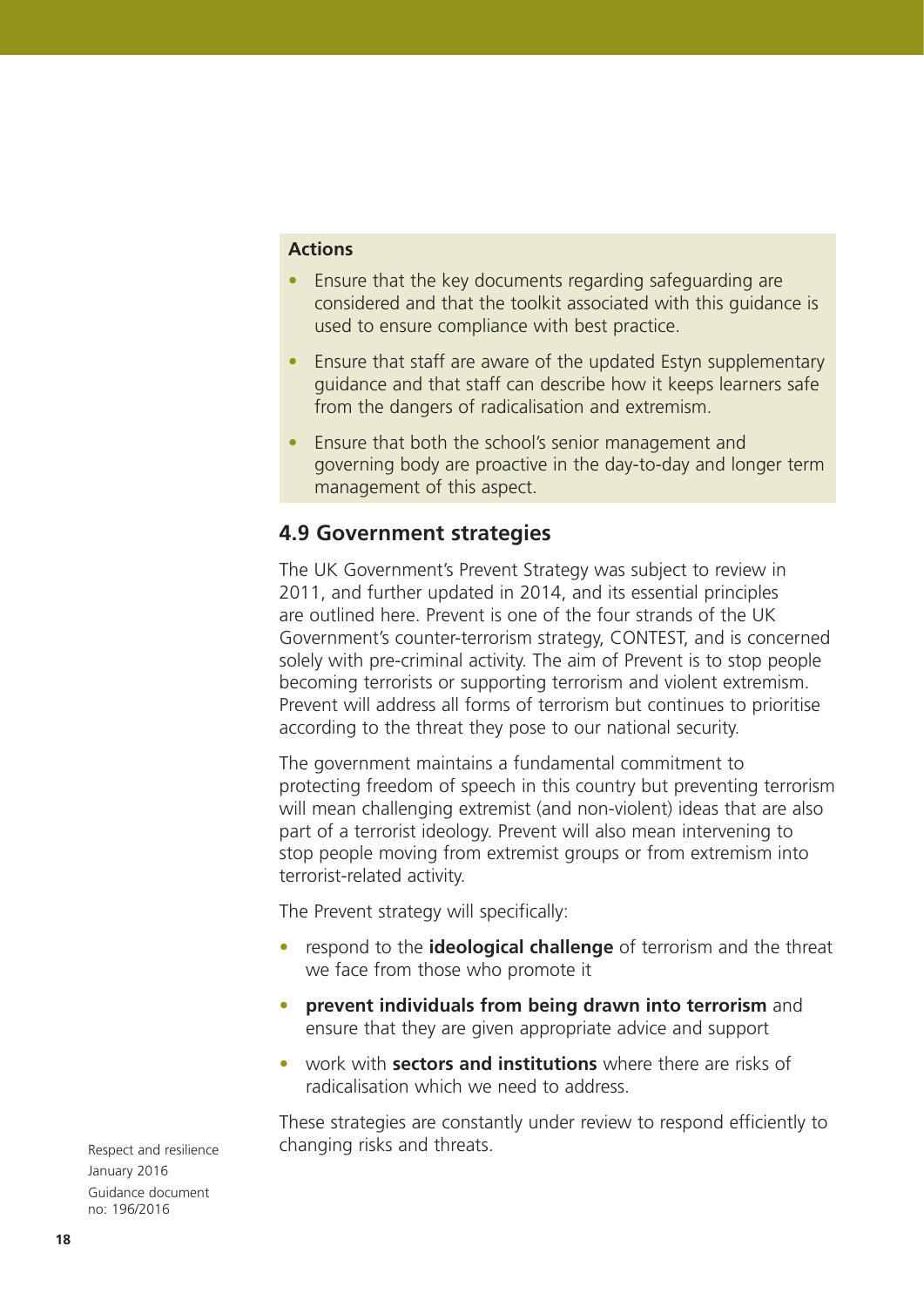5. Respect and resilience – guidance summary

This document provides guidance to schools and childcare providers in Wales in order to ensure that they conform to the statutory requirements of the Counter-Terrorism and Security Act 2015 and the associated revised Prevent Duty Guidance, July 2015. It has been thoroughly revised to ensure that it is accurate, current and comprehensive, while remaining a useful resource for governors, headteachers, teachers and support staff in schools. It is linked with a toolkit, also thoroughly revised, that enables schools to assess their level of compliance with new statutory requirements, and the extent which they can claim to be a safe learning community.

It also explores the threats facing schools, the wider context of these threats, as well as developments in safeguarding and the support mechanisms now in place. It sets out the importance of the core values that should set the context for learning and teaching in schools as well as the curriculum developments which provide a vehicle for challenging violent and non-violent extremism, and their consequences.

Together with the self-assessment toolkit, this document enables schools to assess risks and take appropriate measures to address these, both by actions taken within schools and in cooperation with external agencies. Central to the success of this strategy is effective communication within schools and appropriate training at all levels.

As with any wide-ranging strategy, training and development will be required to ensure successful implementation. Schools can contact their Prevent coordinator or access information about the Home Office's radicalisation awareness training product Workshop to Raise Awareness of Prevent (WRAP). For more information please e-mail [WRAP@homeoffice.x.gsi.gov.uk](mailto:WRAP%40homeoffice.x.gsi.gov.uk?subject=) 

As this is an area of activity that is subject to rapid and sometimes unexpected change, this guidance will be regularly updated to ensure that the content and advice remain current, correct and comprehensive.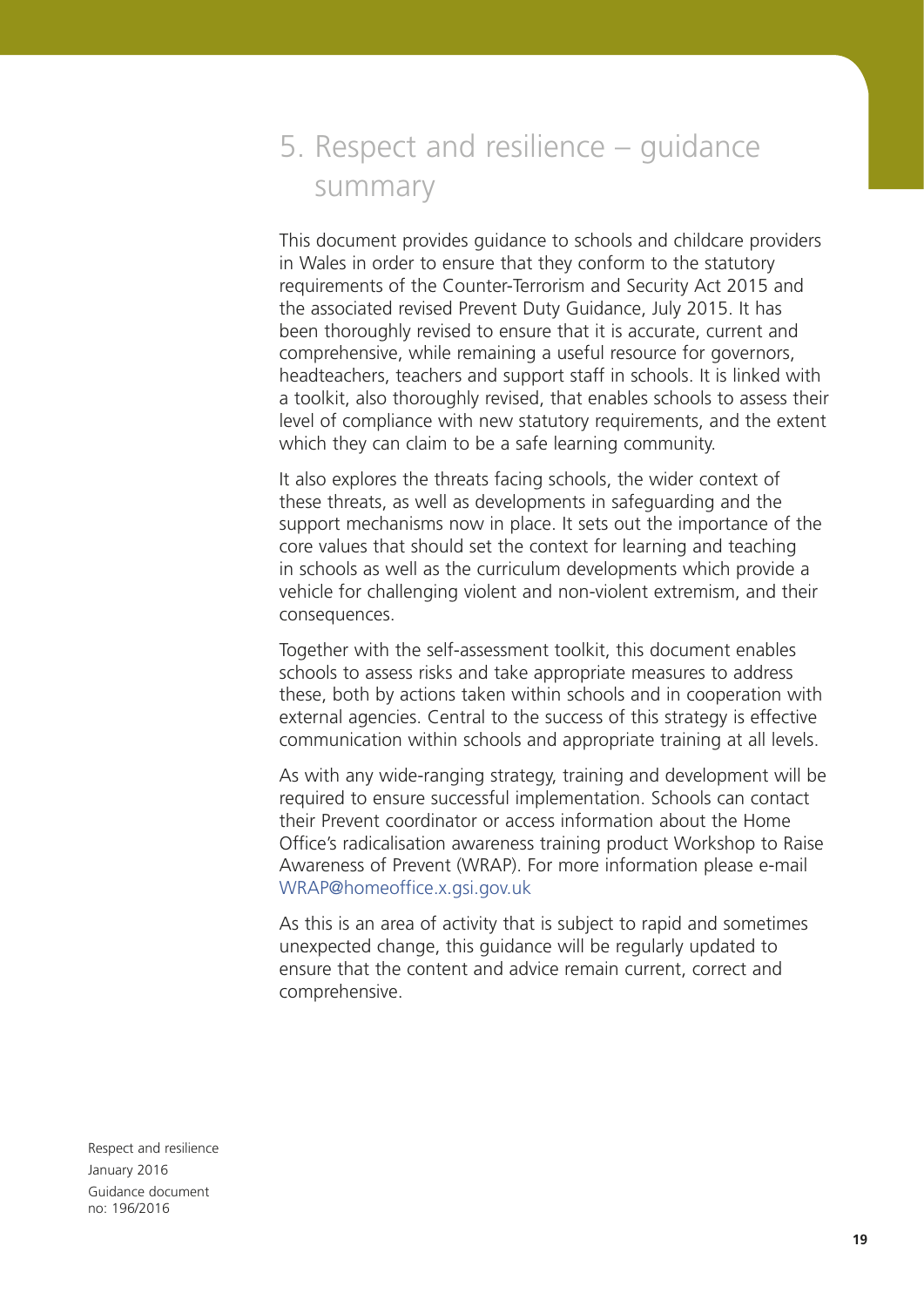# 6. Summary of actions identified in Section 4 – revised guidance

### **4.1 Safeguarding**

- Ensure that safeguarding procedures include provision for identifying and addressing risks relating to radicalisation and violent extremism, and that the DSP has developed channels of communication with appropriate external agencies, especially the police service (see Appendix 1).
- Ensure that the DSP knows the referral pathway within the local authority and how to contact the police officer who acts as the SPoC (Single Point of Contact) for **Prevent** in their region; utilising the service provided by the school community police officer.
- Ensure that safeguarding procedures in particular address the risks relating to access to and influence by digital resources which contain harmful content, and whose messages are in direct conflict with the further development and maintenance of community cohesion.
- Ensure that the DSP has received appropriate **Prevent** training by attending a WRAP course (Workshop to Raise Awareness of Prevent).

#### **4.2 Grooming – contact with recruiters**

- Ensure that appropriate training is available for governors, especially the designated governor for child protection, headteachers and staff.
- Ensure that all staff as part of their safeguarding training are trained in line with local arrangements to recognise and communicate their concerns regarding potential risks associated with grooming and harmful influences of individuals, groups and digital media.

#### **4.3 Events, meetings and visiting speakers**

• Ensure that agreed protocols are in place regarding events, visiting speakers and other visitors to institutions, and that these are subject to monitoring and reporting.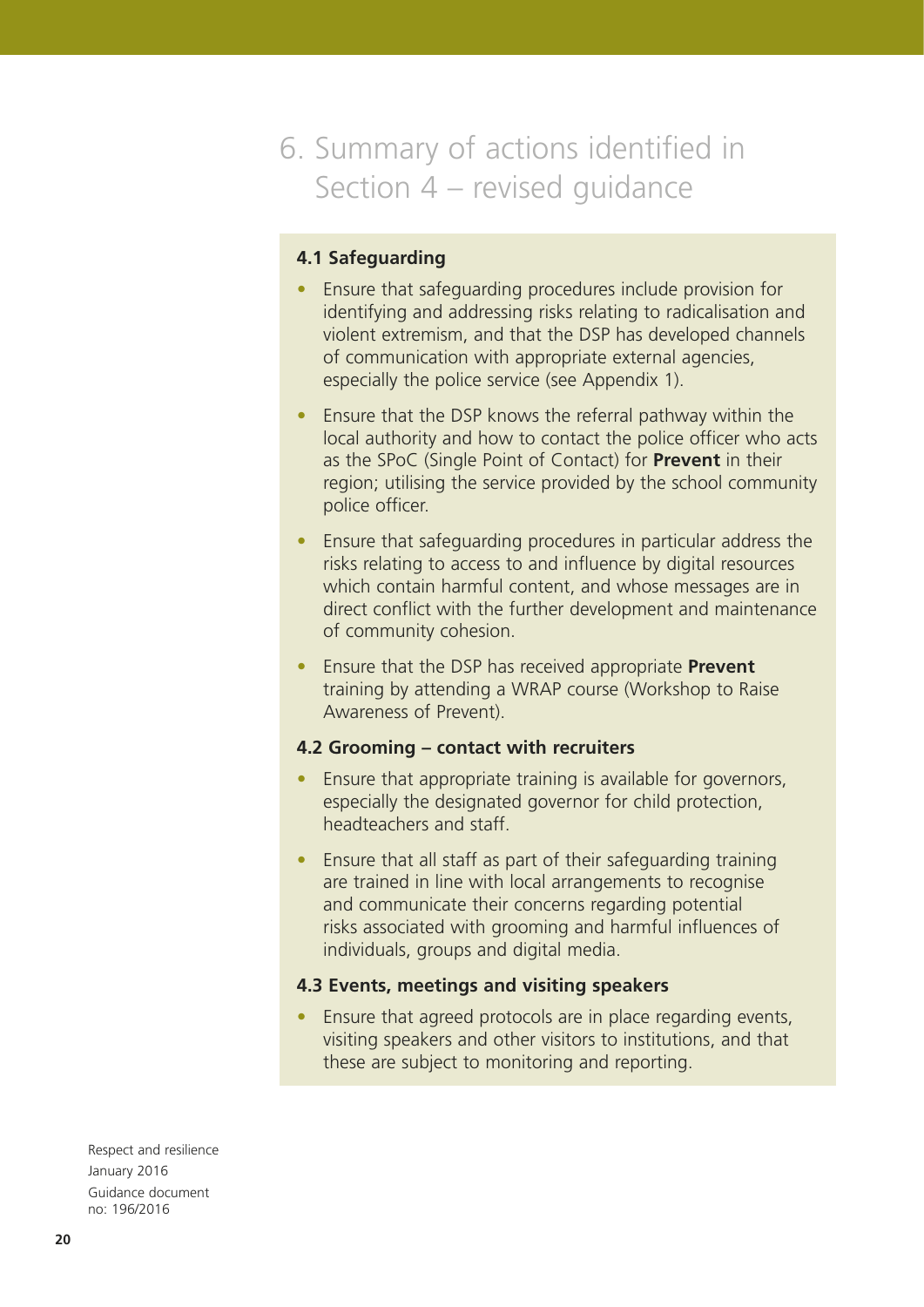### **4.4 Geo-political context**

- Ensure that the DSP and managers with responsibility for learner conduct, support and welfare are aware of the risks posed for those anticipating travel to conflict zones and ensure that the range of communication channels mentioned previously are fully utilised.
- Ensure that government advice is available for learners, e.g. Home Office advice *How social media is used to encourage travel to Syria and Iraq.* Ensure that staff know where to get access to additional advice and support.
- Use opportunities within the curriculum to explore and challenge the issues and threats raised previously, wherever appropriate.
- Promote the values of democracy, the rule of law, individual liberty and mutual respect and tolerance of different faiths and beliefs.

### **4.5 Information and communication technology – digital literacy**

- Ensure that reports of access to harmful material are fully investigated promptly, and that staff in school are trained in the opportunities and risks inherent in the diverse and developing range of digital technologies and that opportunities to explore the risks are taken up within the curriculum.
- Ensure that policies and protocols regarding safe use of IT resources are reviewed regularly and updated, including the use of filters wherever possible (see recommended web filtering standards for schools in Wales guidance).
- Ensure that a designated member of staff with appropriate knowledge and skills is given responsibility for maintaining currency of knowledge regarding potentially harmful developments in digital technologies.
- Establish clear procedures for staff and learners engaged in research related to terrorism and extremism.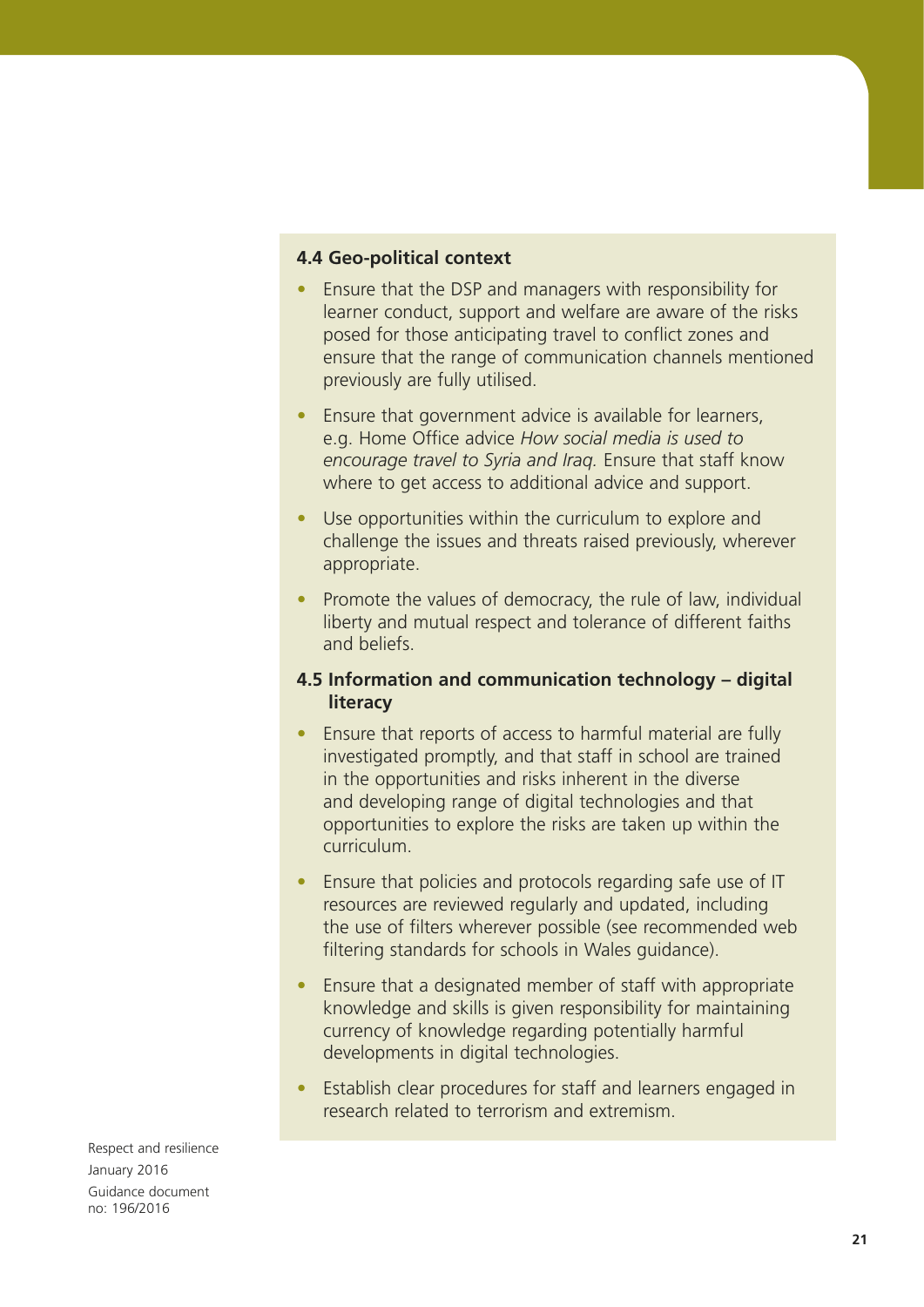#### **4.6 Community-focused schools**

• Ensure that the implementation of policies, processes and procedures is monitored across all locations where learners are present, whatever the size, nature and location of provision.

### **4.7 Curriculum**

- Use opportunities within the curriculum to explore and challenge these issues wherever appropriate.
- Review suggested resources in the original guidance document.
- Discuss with the school community police officer which aspects of the core programme might be appropriate for your school and its context.

#### **4.8 Estyn inspection framework**

- Ensure that the key documents regarding safeguarding are considered and that the toolkit associated with this guidance is used to ensure compliance with best practice.
- Ensure that staff are aware of the updated Estyn supplementary guidance and that staff can describe how it keeps learners safe from the dangers of radicalisation and extremism.
- Ensure that both the school's senior management and governing body are proactive in the day-to-day and longer term management of this aspect.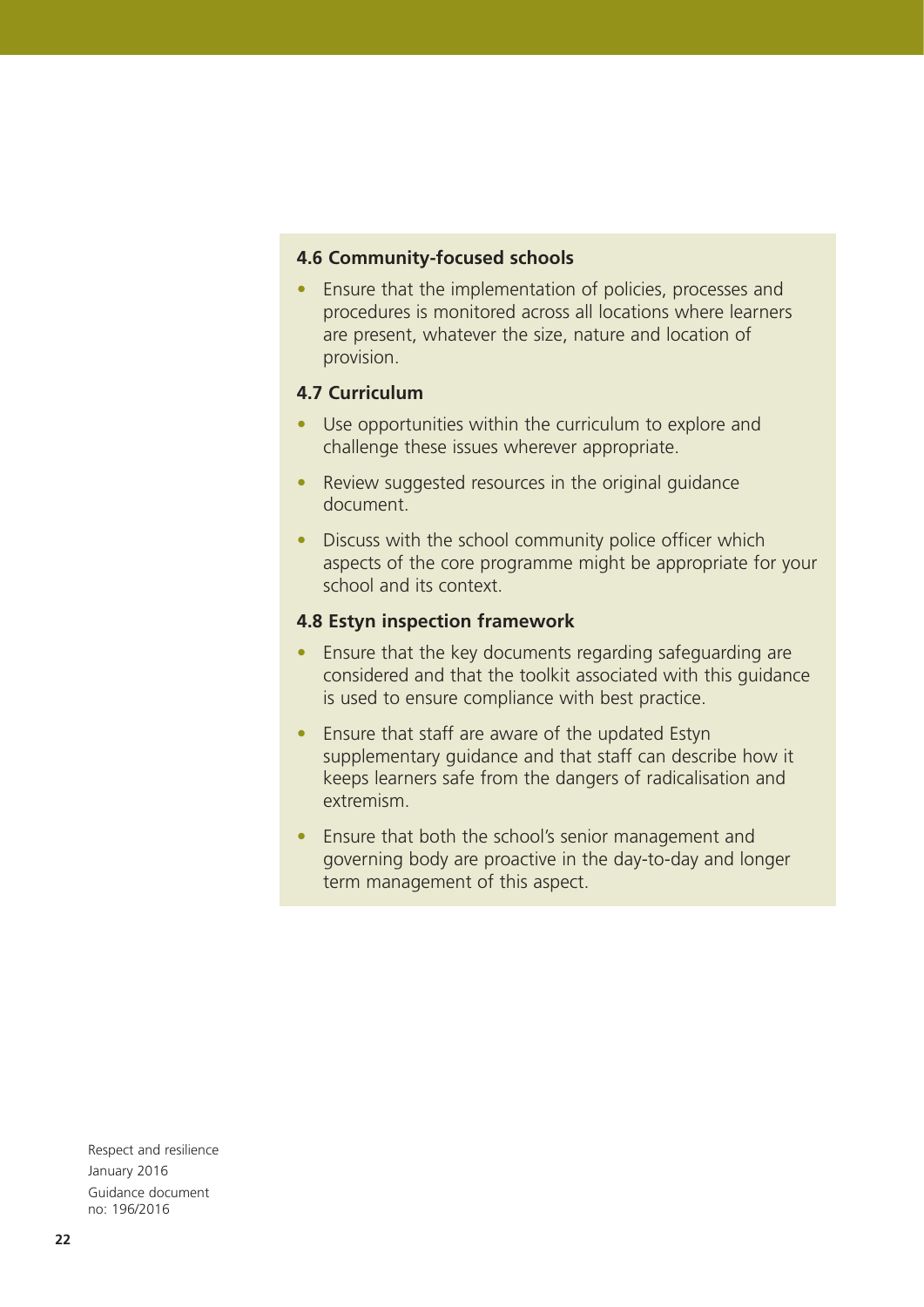# Appendix 1: Referral process